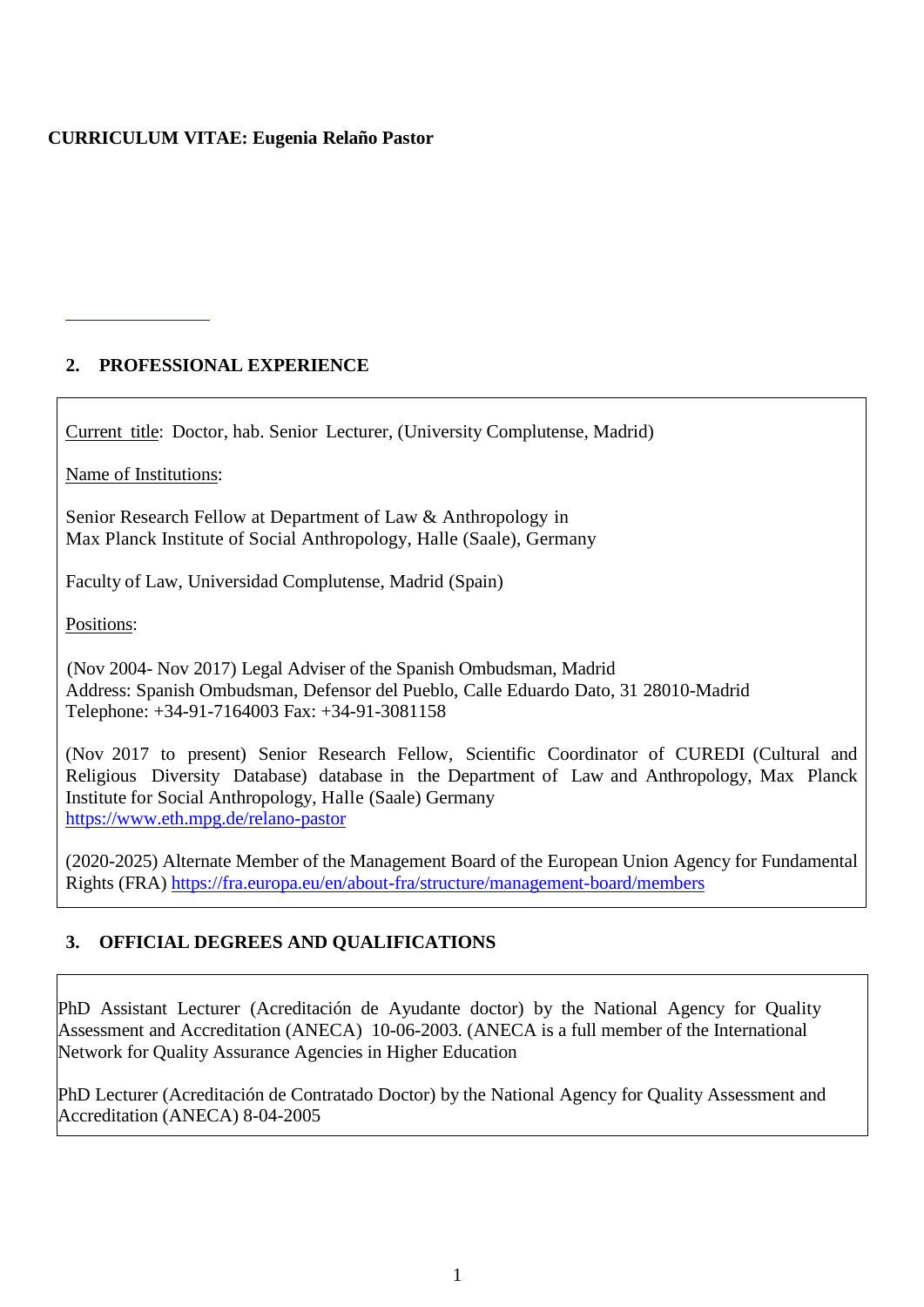PhD Lecturer (Acreditación de Contratado Doctor) by the Madrid Regional Autonomous Agency for Quality Assessment and Accreditation (ACAP) 9-05-2005

**Habilitation as Senior Lecturer** (Certificado de Habilitación Nacional) in Higher Education (University) by the Ministry of Education. 15-04-2006

# **4. ACADEMIC WORK EXPERIENCE**

Faculty of Law, University of Granada, Teaching Assistant, 1998-2001

Faculty of Law, Complutense University, Assistant Lecturer, 2002-2004

Faculty of Law, University of Almeria, Master Coordinator and Senior Lecturer in Master Program: Islam and Human Rights, 2005-2006

Faculty of Political Sciences and Sociology, University of Autonoma, Senior Lecturer in the Master Program: Contemporary Arabic Studies, 2008-2009

Thesis Supervisor in Master on Human Rights, University of Alcala de Henares, 2009-2010

Faculty of Anthropology, Complutense University, Senior Lecturer in the Master Program: Islam in European Societies, 2012 -2016

Master on-line "Church and State Relations" in Canada in Master Historia Ecclesiae in America, Facoltà di Teologia in the Pontificio Ateneo Regina Apostolorum, Rome (Italy), June 2017

Judicial trainer in "Cultural diversity in the court room: Judges in Europe facing new challenges" organized by European Network of Councils of the Judiciary (ENCJ) and the Hessian Ministry of Justice in Weisbaden, 12-13 November 2018

Faculty of Law, Visiting Professor, University of Almeria, Spain, from 01/02/2019 to 31/07/2019

Judicial trainer, Applying EU Anti-Discrimination law Seminar for Members of the Judiciary, organized by Academy of European Law (ERA), Scandicci, Florence, 9-10 May 2019.

Master on-line "Church and State Relations" in Canada in Master Historia Ecclesiae in America, Facoltà di Teologia in the Pontificio Ateneo Regina Apostolorum, Rome (Italy), May-June 2017

Master on-line "Church and State Relations" in Canada in Master Historia Ecclesiae in America, Facoltà di Teologia in the Pontificio Ateneo Regina Apostolorum, Rome (Italy), June, 2019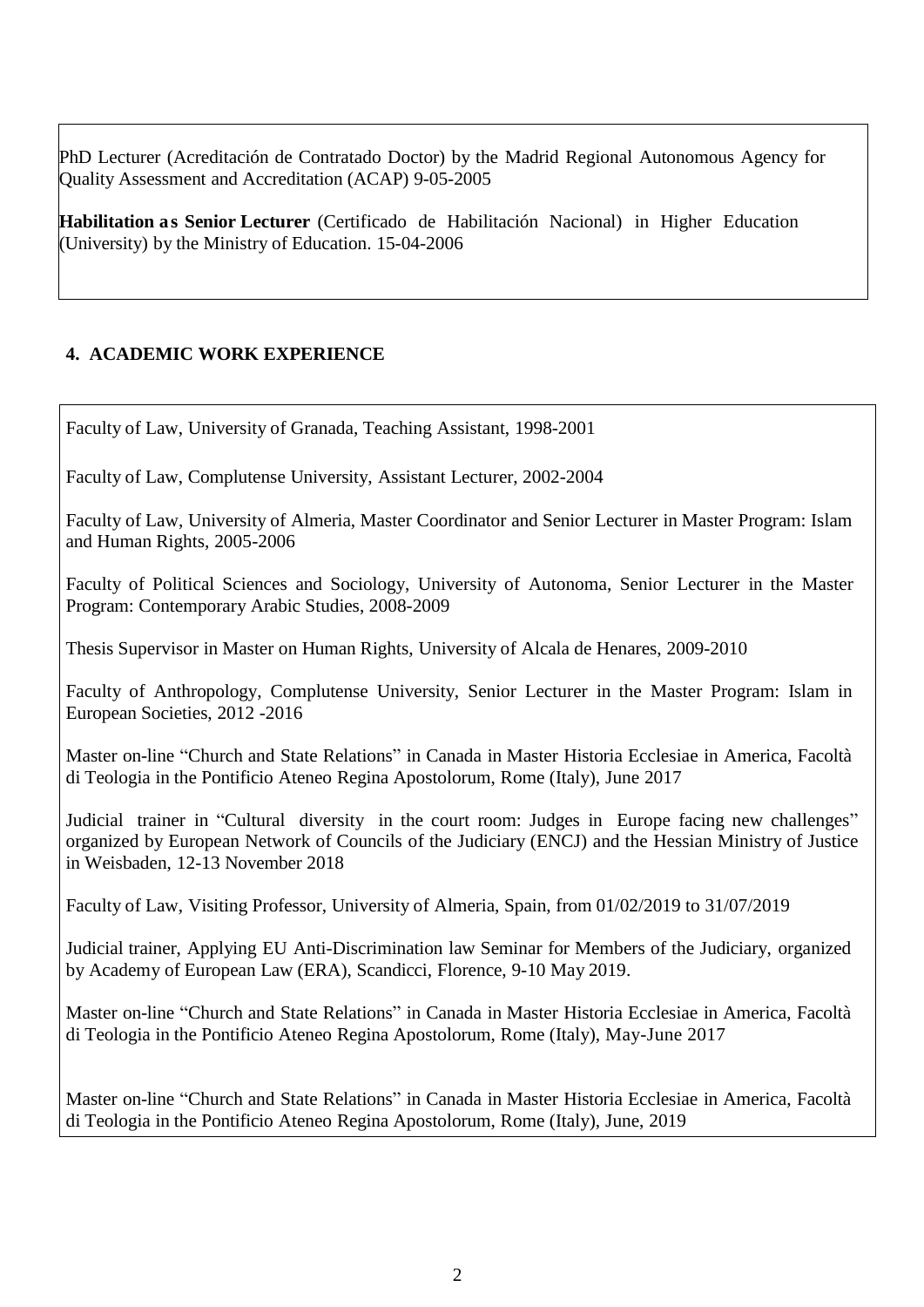Oxford Summer School on Theoretical and Religious Perspectives on Freedom of Religion in Christ Church College, August 3-4, 2019, University of Oxford

Judicial trainer, Applying EU Anti-Discrimination Law. Seminar for Legal Practitioners, ERA, Trier-10-11 February, 2020

Judicial trainer, "Cultural diversity in the court room: Judges in Europe facing new challenges" organized by European Network of Councils of the Judiciary (EJTN) and MPI in Halle (Saale), 19 November 2020

# **5. ACADEMIC AND PROFESSIONAL TRAINING**

UNIVERSITÁ DI BOLOGNA, **Erasmus** Program, Bologna, Italy, Third year of Law. Oct. 1992- June1993

UNIVERSITY OF GRANADA, Granada, **Law Degree**, July 1995

UNIVERSITY OF GRANADA, **Political Sciences Degree**, July 1997

UNIVERSITY OF GRANADA, **PHD in Law (***summa cum laude***)**: The protection of religious minorities in multicultural societies. November 2001

UNIVERSITY OF GRANADA, Political Sciences School, **Assistant Fellowship** in the International Relations Office, Sep-Nov. 1997

UNIVERSITY OF GRANADA, Law School, **Assistant Fellowship** in the Comparative Law Center, Dec. 1997-May 1998

SALZBURG-AUSTRIA, **Fulbright Fellowship for Salzburg Seminar**: "New Legal International Perspectives on Human Rights", August 2001

UNIVERSITY OF OTTAWA, Ottawa, Law School, **Visiting Researcher**, Aug-Dec. 1998

UNIVERSITY OF CALIFORNIA AT BERKELEY, Berkeley, Law School, Robbins Collection, **Visiting Researcher**, Sep.-Dec. 1999

UNIVERSITY OF OSLO, Oslo, Norwegian Institute of Human Rights, **Visiting Researcher**, Sept-Oct. 2000

HARVARD UNIVERSITY, Cambridge, Law School, **Visiting Researcher**, Nov.-Dec. 2001

UNIVERSITY OF OXFORD, Oxford, Institute of Comparative and European Law, **Academic visitor**, July-Aug. 2002

UNIVERSITY OF CALIFORNIA AT BERKELEY, **Robbins Collections Fellowship Award**, **Post-doc Visiting Researcher**, July 5 to October 5, 2004

MAX PLANCK INSTITUTE OF SOCIAL ANTHROPOLOGY in Halle, Post-doctoral Research, January 1 to April 30, 2019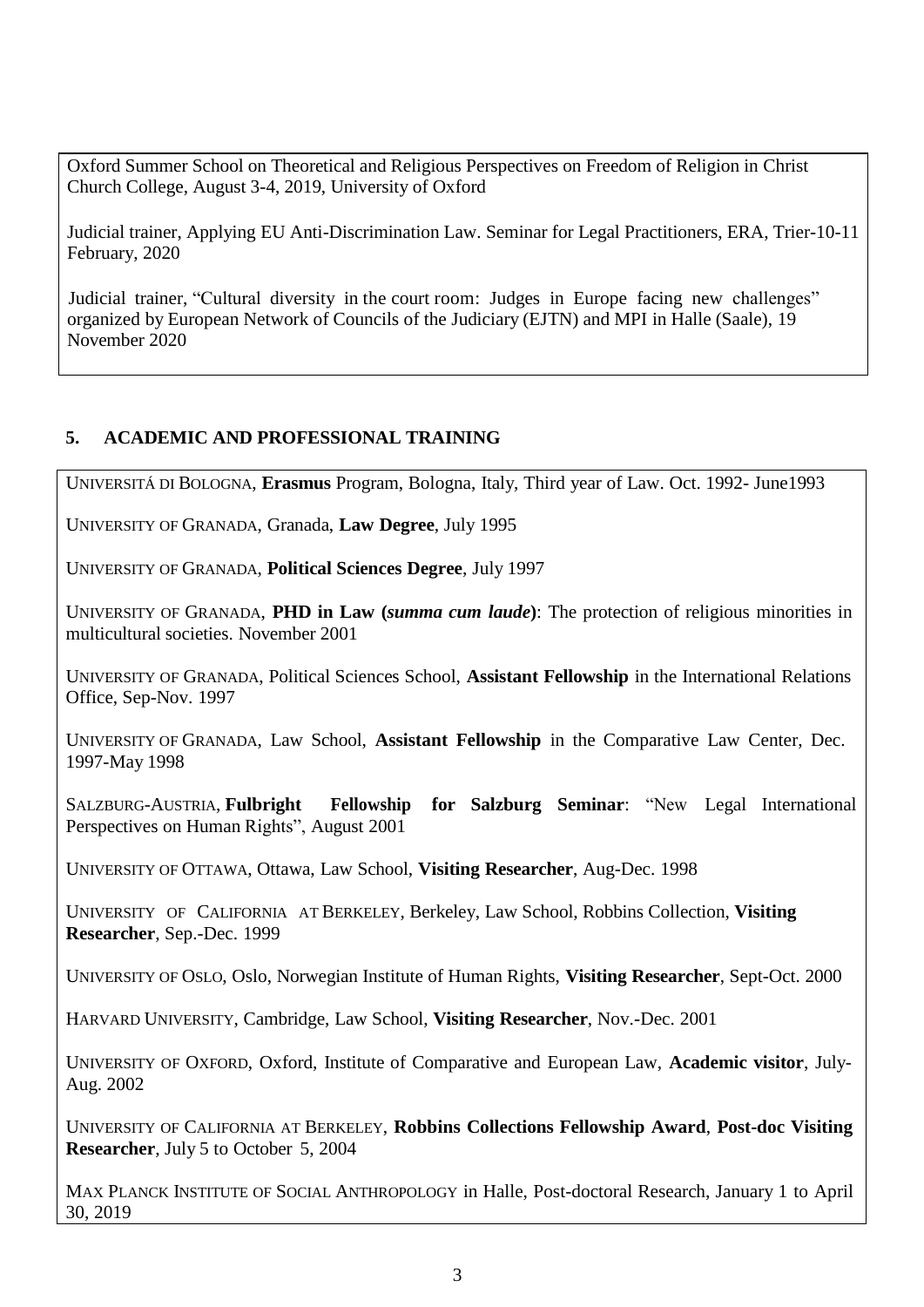#### **6. PROFESSIONAL EXPERIENCE IN HUMAN RIGHTS**

LEGAL ADVISER for the Spanish Ombudsman: Migration and Equal Treatment. Main Tasks: (1) investigating complaints concerning violations of fundamental rights; (2) monitoring and supervising public authorities regarding immigration matters by delivering effective resolutions and (3) carrying out regular visits as well as fact-finding missions to internment centers for illegal immigrants, detention centers, police stations and borders controls.

LEGAL EXPERT ON SHORT-TIME MISSION in KAZAKSTHAN: EU Twinning Project. Strengthening the Ombudsman Institution in Kazakhstan (2006)

LEGAL EXPERT ON SHORT-TIME MISSION in ARMENIA: EU Twinning Project. Capacity building and training of the personnel in the Armenian Human Rights Institution (2011)

LEGAL EXPERT ON SHORT-TIME MISSION in MACEDONIA: EU Twinning Project. Strengthening the Equal Treatment Division of the Macedonia Human Rights Institution: Protection of vulnerable groups (2011)

LEGAL EXPERT ON SHORT-TIME MISSION in MACEDONIA: EU Twinning Project. Strengthening the Equal Treatment Division of the Macedonia Human Rights Institution: Equality and Ethnic minorities-Roma (2012)

LEGAL EXPERT ON SHORT-TIME MISSION in TURKEY: EU Twinning Project. Support to Establishment of Ombudsman Institution in Turkey: Identification of needs, mediation and crisis management, 30th June-4th July (2014)

#### **7. PROFESSIONAL MEMBERSHIPS**

Member of the Legal Working Group (LWG) of the European Group of National Human Rights Institutions, European Group of National Human Rights Institutions (Council of Europe) 2012 to 2017

Member of the International Consortium for Law and Religion Studies, 2009 to date http://www.iclars.org/

Member of the Minority Research Network, 2009 to date http://www.frg.eur.nl/minorityresearchnetwork/

Member of the Panel of Experts of the OSCE/ODIHR Advisory Council on Freedom of Religion or Belief (2005-2012) http://www.osce.org/odihr

Member of the Permanent Comparative Law Seminar. University of Granada, 1998 to date http://diphd.ugr.es/pages/sem\_dcomp/miembros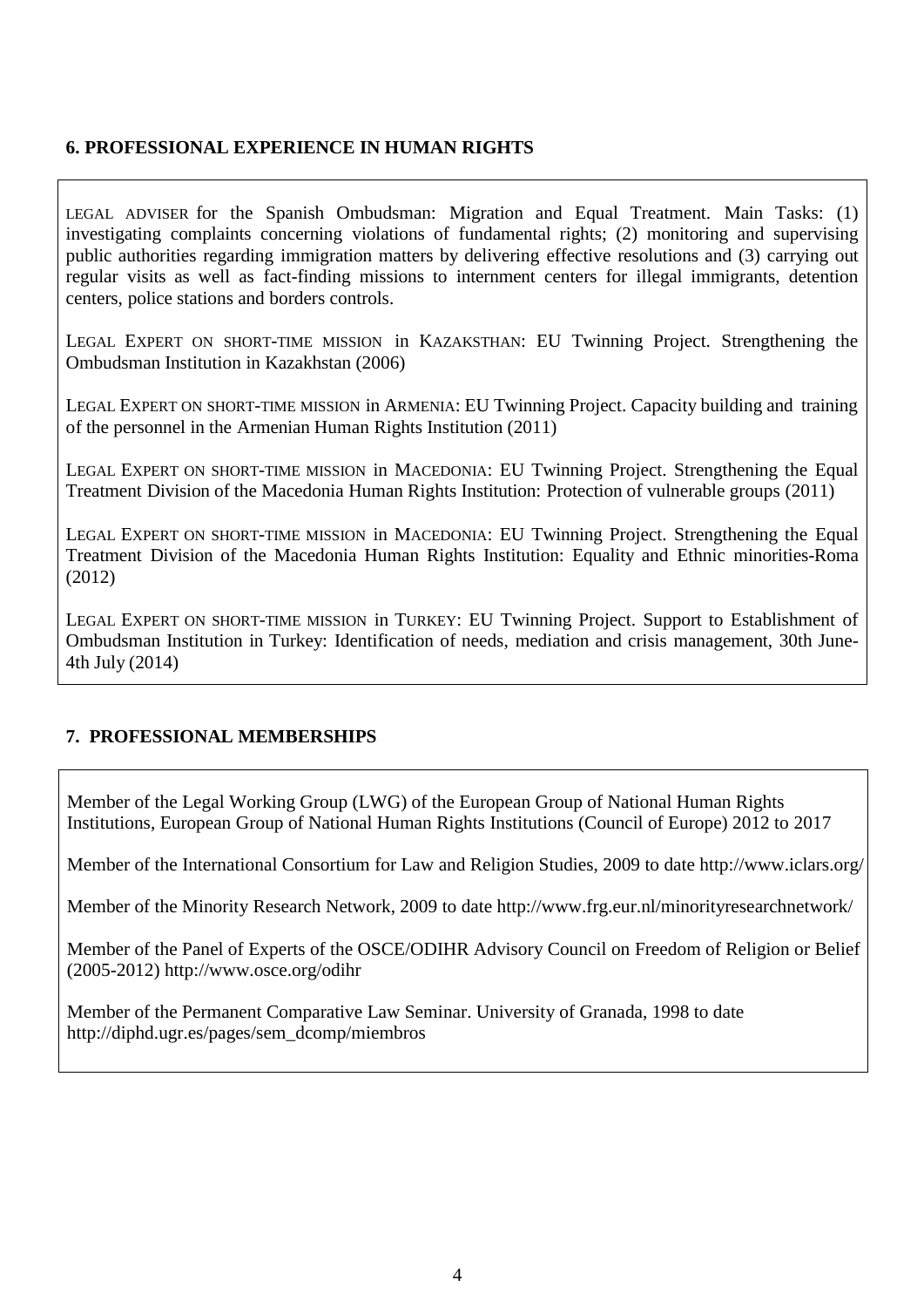Member of the LEGAL WORKING GROUP (LWG) of the European Group of National Human Rights Institutions, European Group of National Human Rights Institutions (Council of Europe) 2012-2017

# **8. MAIN PUBLICATIONS**

## **Books**:

1. La protección internacional de las minorías religiosas, Centro de Estudios Políticos y Constitucionales, Madrid (2003)

## **Book Chapters**:

2. "La protección internacional de las minorías religiosas" Materiales para el Estudio del Derecho Eclesiástico, 1-18 <http://www.iustel.com/v2/c.asp>

3. "La tolerancia religiosa y el multiculturalismo religioso integrador" in G. Moran García (dir.) *Cuestiones Actuales de Derecho Comparado*. Servicio de Publicaciones de la Universidad de la Coruña, Coruña, (2003) 149-159.

4. "Pluralismo religioso en la Carta de Derechos y Libertades" in A. Celada, A. M. Fraile Marcos, Mª V. Rodríguez Navarro y F. Toda Iglesia (ed.) Actas del IX Congreso AECC. *La Carta Canadiense de Derechos y Libertades bajo perspectivas europeas*, Almar, Salamanca, (2003) 373-382.

5. "Las comunidades y los grupos religiosos en la futura Constitución Europea" in J. M. Vázquez García-Peñuela (ed.) *Los Concordatos: pasado y futuro. Actas del Simposio Internacional de Derecho Concordatario,* Almería 12-14 de noviembre de 2003, Comares, (2004) 513-528.

6. "La libertad religiosa y el pluralismo religioso en el vigésimo aniversario de la Constitución canadiense" in J. Castella (ed.) *La Carta Canadiense de Derechos y Libertades*, Atelier, (2005) 145-194.

7. ПРАВА ВTOPOГO ПOКOЛEHИЯ: PABEHCTBO. *Rights of the second generation: Equality* in Strengthening Ombudsman Institutions in Kazakhstan, Астана, Полиграфический центр "Мастерпринт", (2006) 28-35

8. "El régimen jurídico de las entidades religiosas en Estados Unidos y Canadá, especial referencia a la personalidad jurídica" in María del Mar Martín (ed.) *Derecho Concordatario. Entidades Eclesiásticas y Derecho de los Estados. Actas del II Simposio Internacional de Derecho Concordatario*, Almería 9-11 de noviembre de 2005, Comares (2006) 215-246.

9. "Los concordatos como instrumento del poder centralista papal: el caso del Tercer Reich" in M. Martin, M. Salido, J.M. Vázquez García-Peñuela, *Iglesia Católica y Relaciones Internacionales*, Comares, Granada, (2008) 537-557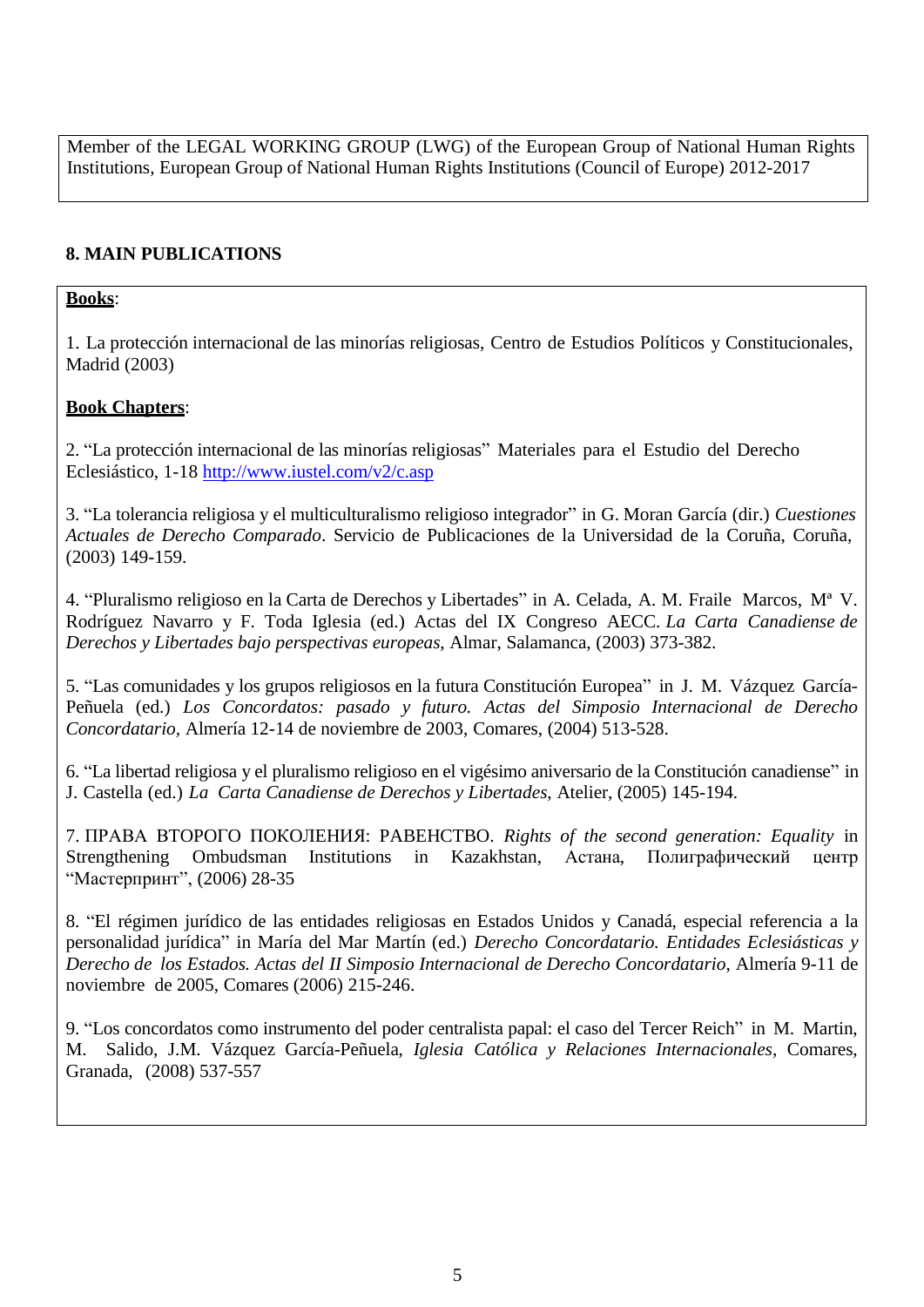10. "Derechos (Humanos) individuales y pluralismo religioso conflictos y propuestas" in E. Ruiz Vieytez and G. Urritia Asua, *Derechos humanos y diversidad religiosa*, Instituto de Derechos Humanos Pedro Arrupe, Gipuzkoa (2010) 211-246.

11. "Militarismo en la educación franquista: las disposiciones de guerra: 1936-1939" in F. Fernández Crehuet López and D. J. García López, *Derecho y Dictatura*, Comares, Granada, (2009) 239-267.

12 "Inmigración y asilo en Estados Unidos" in A. Palomar Olmeda, *Tratado de Extranjería*, Aranzadi. Thomson Reuters, (2010) 575-697

13. "Religious Pluralism and Public Legal Reason. Should be privatized the diversity of religious and secular conceptions of the good in a multicultural citizenship?" in A. Rufino and Ciro Pizzo (a cura di), Right*, True, Reasonable. The Perception of Justice in the Global Era*, vol. 2, Scriptaweb, Napoli (2011) 53-86.

14. "Reasonable accommodation of cultural diversity in the US" in *Third ENAR Equal@work Meeting Report: Reasonable Accommodation of cultural diversity in the workplace*, European Network against Racism, Brussels (2011) 11-15 [http://www.adecco.com/en-US/csr/Documents/enar-3rd-adhoc](http://www.adecco.com/en-US/csr/Documents/enar-3rd-adhoc-)report.pdf

15. "La polémica del crucifijo en las aulas: Lautsi contra Italia: ¿un nuevo conflicto entre cristófobos y creyentes?" in M. Revenga, G. Ruíz-Rico and J. J. Ruíz Ruíz, *Los símbolos religiosos en el espacio público*, CEPC (2011) 233-270.

16. "Religious Pluralism in Liberal Democracies" in A. Yildiz and M. Tumay, *Islam, Human Rights and Secular Values*, Liberte (2012) 285-342

17. "Religion and secular values in Spain: a long path to a real religious pluralism" in P. Cumper and T, Lewis, *Religion, Rights and Secular Society. European Perspectives*, Edward Elgar, Uk, (2012) 102-126.

18. "Etude de cas de discriminations religieuses en Espagne" in Bernadette Duarte y Ast Frederik, *Les discriminations religieuses en Europe: Droit et Pratiques,* L'Harmattan, Paris (2012) 205-236.

19. "Laicismo, laicidad y convivencia" in CEU Ediciones, *Libertad religiosa y Nueva Evangelización*, Fundaciones Universitaria San Pablo, Madrid (2012) 97-117.

20. "Participation of Muslim minorities in the Spanish mainstream society" in K. Henrad (ed*.) The Interrelation between the Right to Identity of Minorities and Their socio-economic pariticipation*, Martinus Nijhoff Publishers, London (2013) 261-285.

21. "Rebus sic Stantibus" in J. Otaduy, A. Viana, J. Sedano, *Diccionario General de Derecho Canónico*, vol. VI, Aranzadi, (2013) 727-729.

22. "Religious minorities" in J. Otaduy, A. Viana, J. Sedano, *Diccionario General de Derecho Canónico*, vol. VI, Aranzadi, (2013) 406-409.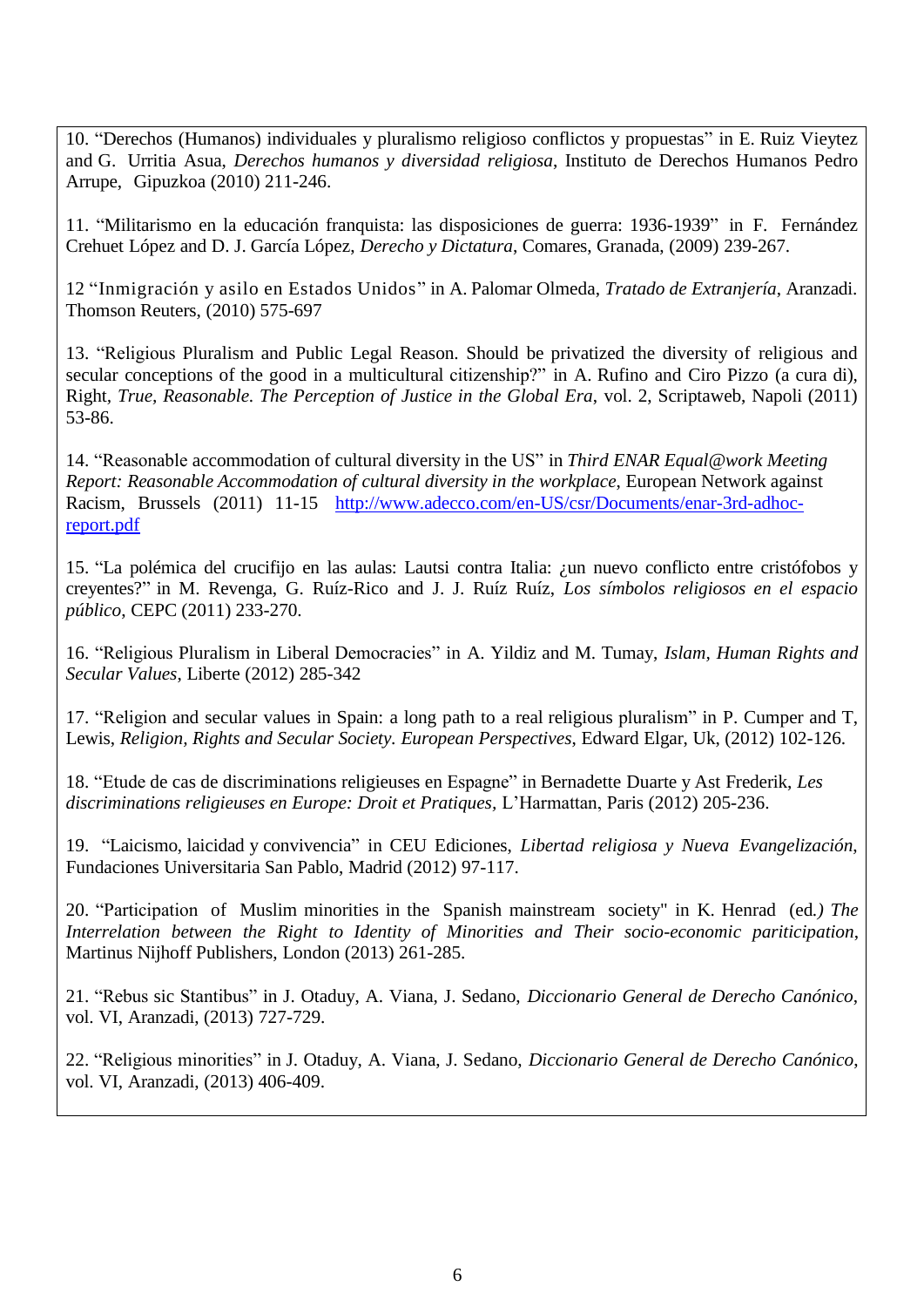23. "Human Trafficking in Spain: the role of the Spanish Ombudsman" in C. Pérez González (ed.) *Derecho internacional y protección de mujeres migrantes en situación de especial vulnerabilidad*, Tirant lo Blanch (2014) 261-319.

24. "The 'Inclusive State Neutrality' Normative Paradigm" in M-C Foblets, K. Alidadi, Z. Yanasmayan and J. Nielsen (ed.) *Belief, Law and Politics, What a Future for a Secular Europe?* Ashgate (2014) 201- 209.

25. "Preocupaciones del Defensor del Pueblo en relación con la detención, internamiento y expulsión de ciudadanos extranjeros" in Margarita Martínez Escamilla (Coordinadora) *Detención, internamiento y expulsión administrativa de personas extranjeras*, Consejo General del Poder Judicial (2016) pp. 81-138.

26. "Religious Discrimination in the Workplace. *Achibta* and *Bougnaou*i", in Uladzislau Belavusau & Kristin Henrard (ed.) *EU Anti-discrimination Law Beyond Gender* Hart Publishing House (2018) 183-202

27. "The European Court of Human Rights: fundamental assumptions that have a chilling effect on the protection of religious diversity" in Katayoun Alidadi & Marie-Claire Foblets (ed.) *Public Commissions on ethnic, cultural and religious diversity: National Narratives, Multiple Identities and Minorities*, Routledge (2018) 266-287.

28. "EU Initiatives on a European Humanitarian Visa" in Luc Leboeuf and Marie-Claire Foblets (ed.) Humanitarian Admission to Europe. The Law between Promises and Constraints, Hart, Baden-Baden (2020) 341-365

#### **International Journals**:

29. "Libertad religiosa en Canadá: veinte años de experiencia constitucional", *Rivista di diritto ecclesiastico*, abril-junio vol. 2 (2003) 778-841 <http://dialnet.unirioja.es/servlet/articulo?codigo=3480878>

30. "Las desventajas del principio de neutralidad en Estados Unidos: una relectura de la cláusula de no establecimiento*", Quaderni di diritti e politica eclessiastica*, núm. 3, dic. (2003) 843-864 <http://www.rivisteweb.it/doi/10.1440/12330>

31. "Los continuos cambios de la inmigración en España: la tercera reforma de la Ley de Extranjería en tres años", *Revista de Migraciones Internacionales* vol. 2, núm.3 (2004) 110-141 [http://www.erevistas.csic.es/ficha\\_articulo.php?url=oai:redalyc.uaemex.mx:15102305&oai\\_iden=oai\\_rev](http://www.erevistas.csic.es/ficha_articulo.php?url=oai:redalyc.uaemex.mx:15102305&oai_iden=oai_rev) ista159

32. "Freedom of Religion and Belief in the OSCE: challenges after September 11th", *Proceedings CESNUR* 2004 Waco Conference, 1-40. <http://www.cesnur.org/> [http://www.cesnur.org/2004/waco\\_pastor.htm](http://www.cesnur.org/2004/waco_pastor.htm)

33. "U.S. International Religious Freedom Act of 1998: A European Perspective", *Brigham Young University Law Review*, vol. 5, núm. 3 (2005) 711-746 <http://www.law2.byu.edu/lawreview/archives/2005/3/7RELANO.FIN.pdf>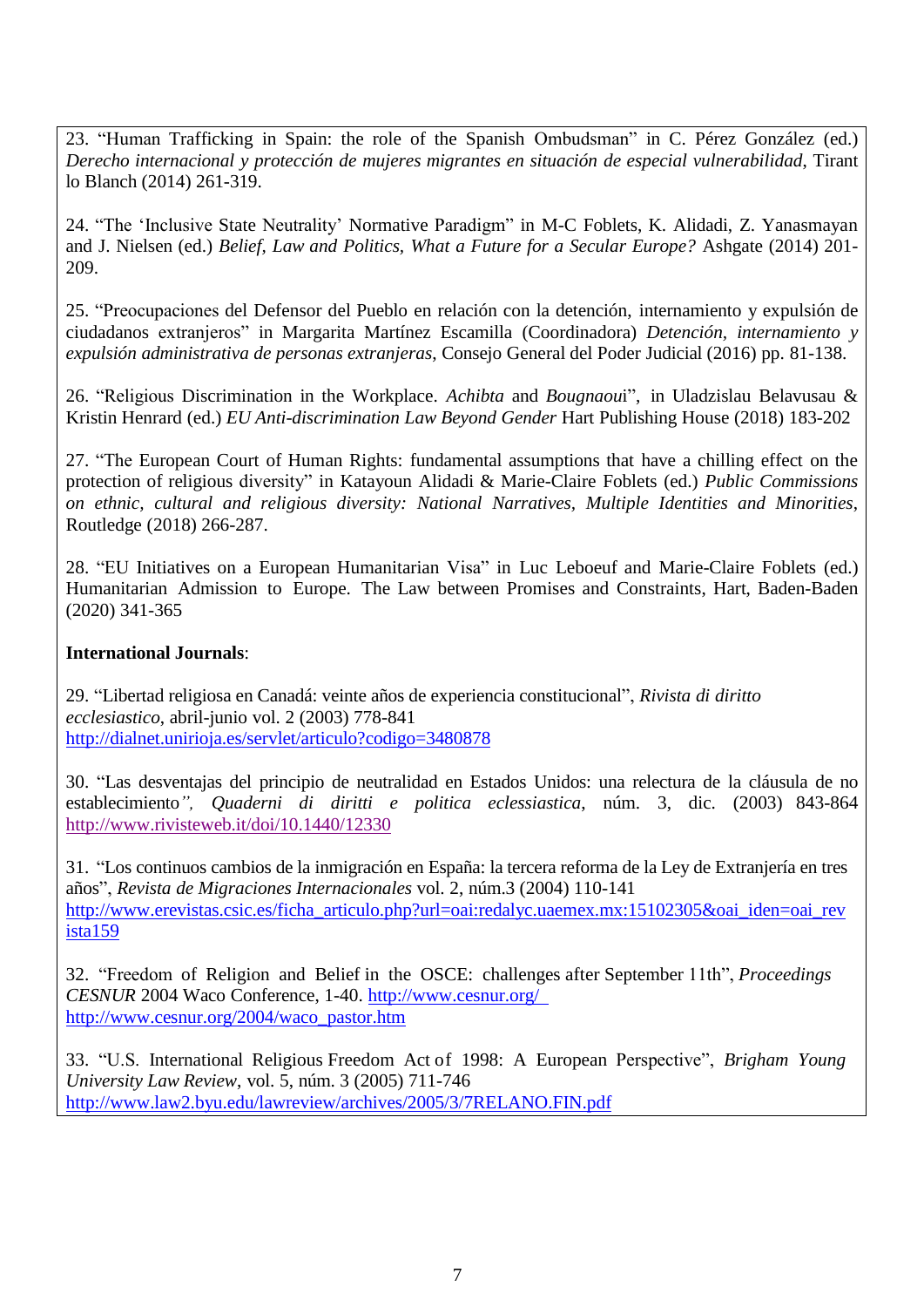34. "Los temores del Tribunal Europeo de Derechos Humanos al velo islámico: Leyla Sahin contra Turquía", *Annuaire Droit et Religion*, nº 2, (2007) 27-42

[http://www.puam.univ-](http://www.puam.univ-/)

cezanne.fr/index.php?id=5484&tt\_products[backPID]=6054&tt\_products[product]=813&tt\_products[cat] =34&cHash=38e065c2a0

35. "El pluralismo educativo y la libertad religiosa en el Tribunal Europeo de Derechos Humanos : Folger y Zengin" en Multiculturalismo y derechos de las minorías, *Revista del Instituto de Ciencias Jurídicas de Puebla*, II, (2008) 227-246

<http://www.redalyc.org/articulo.oa?id=293222950012>

36. "Spanish Catholic Church in Franco Regime: A marriage of convenience" *Kirchliche Zeitgeschichte, 20 Jahrgang*, vol. 20, Heft 2, Issue 2 (2007) 275-287 [http://www.v-r.de/de/magazine-0-0/kirchliche\\_zeitgeschichte-500017/](http://www.v-r.de/de/magazine-0-0/kirchliche_zeitgeschichte-500017/)

37. "Educational pluralism and freedom of religion: recent decisions of the European Court of Human Rights", *British Journal of Religious Education*, 32, vol.1 (2010) 19-29 [http://www.tandfonline.com/action/doSearch?quickLinkJournal=&journalText=&AllField=RELA%C3%](http://www.tandfonline.com/action/doSearch?quickLinkJournal&journalText&AllField=RELA%C3%25) 91O&publication=40000111

38. "Towards Substantive Equality for Religious Believers in the Workplace? Two Supranational European Courts, Two Different Approaches", Oxford Journal of Law and Religion (2016) 5 (2) 255-279 <http://ojlr.oxfordjournals.org/content/5/2/255.abstract?keytype=ref&ijkey=iAneUIJzMGqvZok>

39. "The two faces of Doctor Kelly: the debate about the banning of full veil", *Debates Jurídicos*, 5, April (2015) 1-33

<http://rightsinternationalspain.org/uploads/publicacion/91e39501c59e6985073230da7d57c7fe806e92e4.p> df

40. "Rethinking the notion of 'integration': building the conditions for cohesive and multicultural societies" n: Alexander Osipov, Hanna Vasilevich, and Stanislav Černega (eds.). Compilation of lectures: participation of minorities in public life. ECMI Handbook. Flensburg: European Centre for Minority Issues, (2017) 8–27

41. "Roma integration policies in Spain" in Alexander Osipov, Hanna Vasilevich, and Stanislav Černega (eds.). Compilation of lectures: ensuring equality and preventing discrimination on ethnic grounds. 1. ed. ECMI Handbook. Flensburg: European Centre for Minority Issues, (2017) 123–138.

42. "Prejuicios islamófobos en los tribunales supranacionales" in Special Issue: Rethinking religion after globalization and its social impact: identity problems, fundamentalisms and confusions",Journal of Sociology and Theory of Religion (JSTR) 7 (2018): 50-77. https://doi.org/10.24197/jstr.0.2018.50-77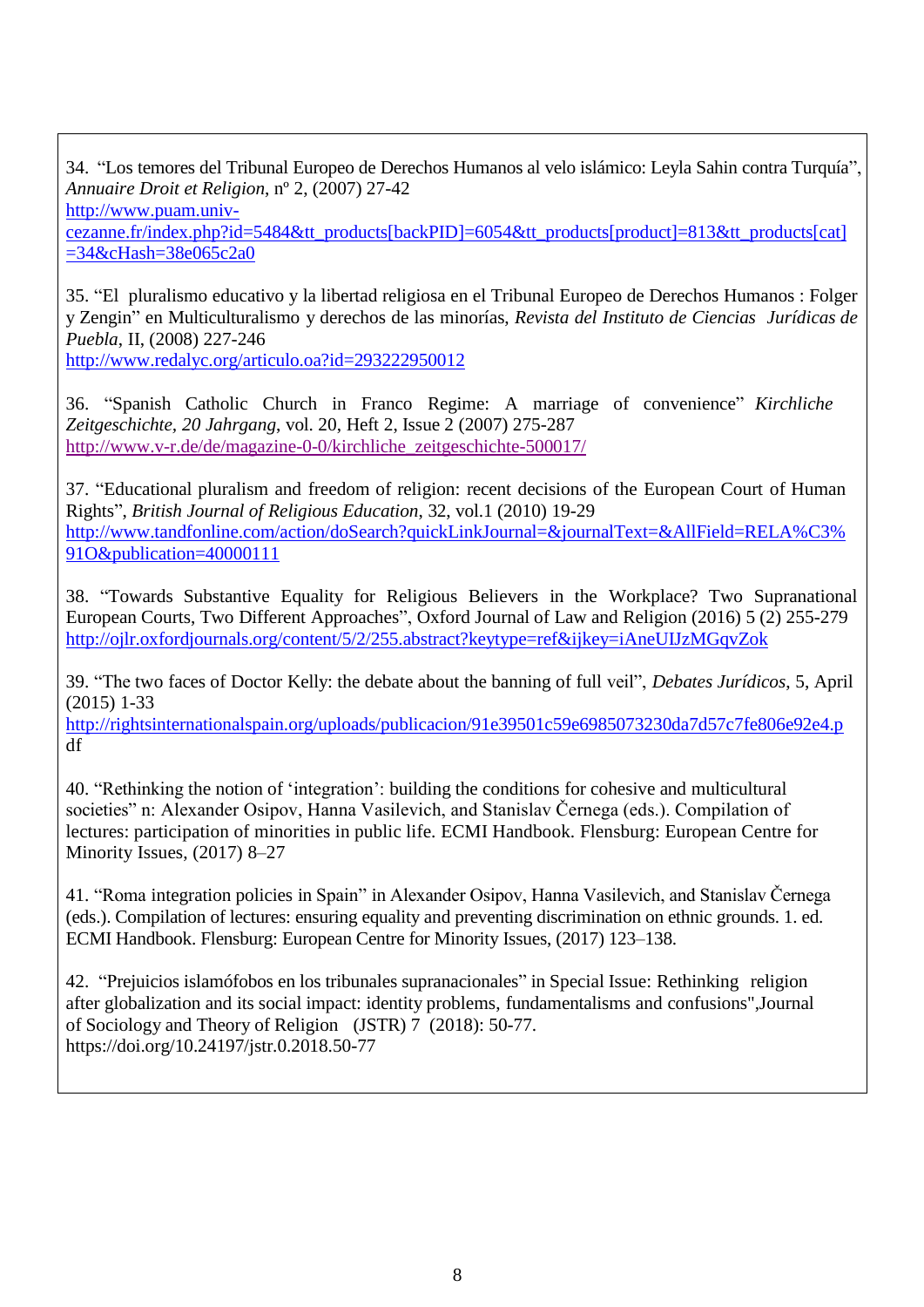43. "Existen respuestas jurídicas para combatir la islamofobia? in R e v i s t a de E s t u d i o s Internacionales Mediterráneos, 24, 31-48 (2018) <https://doi.org/10.15366/reim2018.24.003>

44. "Combating religious discrimination in the workplace: approaches by the EU Court of Justice and the European Court of Human Rights", International Journal for Religious Freedom, 11(1/2) (2018)

45. "When Religious Discrimination Is Not Related to Religion or Belief" in International Labor Rights Case Law, vol. 5, issue 3 (2019) 325-329.

46. Christian faith-based organizations as a third-party intervener at the European Court of Human Rights, Brigham Young, BYU Law Review (accepted, in process)

47. Recognizing religious minority rights: a key tool to managing pluralism in the European Court of Human Rights, European Yearbook of Minority Issues (accepted, in process)

## **Legal translation (English-Spanish)**:

48. "Accommodating differences: a legal perspectives from human rights theory" by A. Eide and M. Lundberg *Revista de la Facultad de Derecho de la Universidad de Granada*, 3ª época, núm. 5 (2002) 65- 100.

## **Main articles in Spanish Journals**

49. "Multiculturalismo y el derecho de libertad religiosa en Canadá" *Anuario de Derecho Eclesiástico del Estado*, vol. XV (1999) 63-87.

50. "El reconocimiento de la libertad de religión en una sociedad multicultural"*, Revista de Facultad de Derecho de la Universidad de Granada,*vol. 2 (1999) 324-356

51. "Del microcosmos familiar a los macrocosmos religiosos: una aproximación del pluralismo jurídico al derecho de familia", *Derecho de familia y libertad de conciencia en la Unión Europea y el Derecho Comparado*, Universidad del País Vasco del 1 al 3 de junio de 2000 (2000) 725-744.

52. "Del microcosmos familiar a los macrocosmos religiosos", *Revista de la Facultad de Derecho de la Universidad de Granada*, 3ª época, Núm. 4 (2001) 253- 271.

53. "Las minorías religiosas: en busca de espacios de libertad (STC 46/2001 de 15 de febrero)", *Revista de la Facultad de Derecho de la Universidad de Granada*, 3ª época, Núm. 5 (2002) 349-366.

54. "El pluralismo religioso: el modelo canadiense", *Revista General de Derecho Canónico y Derecho Eclesiástico del Estado*, núm. 1, (2003) 1-70 [http://www.iustel.com/v2/revistas/detalle\\_revista.asp?id\\_noticia=400122&texto=](http://www.iustel.com/v2/revistas/detalle_revista.asp?id_noticia=400122&texto=)

55. "El derecho de libertad religiosa y de conciencia a la luz de la Carta Europea de Derechos Fundamentales. Comentario sobre el Informe sobre la situación de los derechos humanos en la Unión Europea y en sus estados miembros*", Revista General de Derecho Canónico y Derecho Eclesiástico del Estado*, núm. 3 (2003) 1-18

[http://www.iustel.com/v2/revistas/detalle\\_revista.asp?id\\_noticia=401391&texto](http://www.iustel.com/v2/revistas/detalle_revista.asp?id_noticia=401391&texto)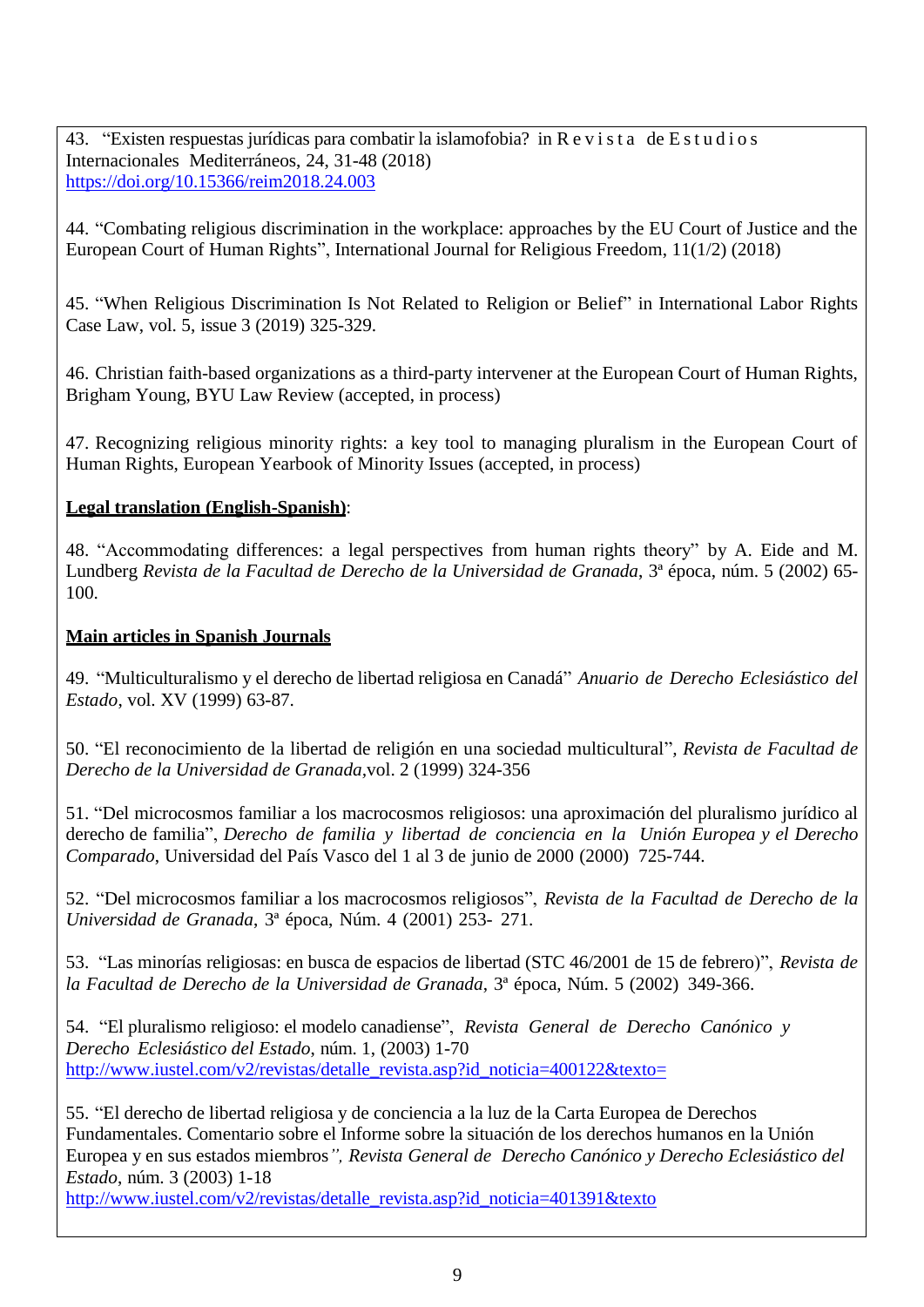56. "El derecho de libertad religiosa y de conciencia a la luz de la Carta Europea de Derechos Fundamentales. Comentario sobre el Informe sobre la situación de los derechos humanos en la Unión Europea y en sus Estados Miembros", *Revista General de Derecho Canónico y Derecho Eclesiástico del Estado* núm. 6 (2004) 1-14

[http://www.iustel.com/v2/revistas/detalle\\_revista.asp?id\\_noticia=403054&texto](http://www.iustel.com/v2/revistas/detalle_revista.asp?id_noticia=403054&texto)

57. "Nuevas tendencias de separación Iglesia-Estado en la jurisprudencia estadounidense", *Revista de Derecho Político*, núm. 60 (2004) 245-296 [http://e-spacio.uned.es/fez/eserv.php?pid=bibliuned:Derechopolitico-2004-60-B94D99AE&dsID=PDF](http://e-spacio.uned.es/fez/eserv.php?pid=bibliuned%3ADerechopolitico-2004-60-B94D99AE&dsID=PDF)

58. "Los grupos y las comunidades en la futura Constitución Europea", *Revista General de Derecho y Derecho Eclesiástico del Estado*, núm. 4 (2004) 1-17 [http://www.iustel.com/v2/revistas/detalle\\_revista.asp?id\\_noticia=402146&texto](http://www.iustel.com/v2/revistas/detalle_revista.asp?id_noticia=402146&texto)

59. "La libertad religiosa y de conciencia en la Unión Europea: La Carta de Derechos Fundamentales y la futura Constitución Europea", *Revista Española de Derecho Europeo*, Nº. 12 (2004) 563-594 <http://dialnet.unirioja.es/servlet/autor?codigo=114605>

60. "¿Sancionar al inmigrante o proteger las fronteras?: un análisis crítico de la Ley de Extranjería 14/2003 de 20 de noviembre y la política de inmigración común en la Unión Europea. Parte I, *Diario La Ley*, año XXV, núm. 6017, 13 de mayo de 2004, (2004) 1-15

61. "¿Sancionar al inmigrante o proteger las fronteras?: un análisis crítico de la Ley de Extranjería 14/2003 de 20 de noviembre y la política de inmigración común en la Unión Europea. Parte", Part II, *Diario La Ley*, año XXV, núm. 6018, 14 de mayo de (2004) 1-16.

62. "Reflexiones en torno al nuevo concepto de familia en la Carta de Derechos Fundamentales de la Unión Europea", *Revista General de Derecho y Derecho Eclesiástico del Estado*, núm. 6 (2004)1-14 [http://www.iustel.com/v2/revistas/detalle\\_revista.asp?id\\_noticia=401391&texto=](http://www.iustel.com/v2/revistas/detalle_revista.asp?id_noticia=401391&texto)

63. "Los continuos cambios de la política de inmigración en España", *Migraciones Internacionales*, vol. 2, núm. 6, (2004) 110-141 [http://www.colef.mx/migracionesinternacionales/revistas/MI06/n06-110-](http://www.colef.mx/migracionesinternacionales/revistas/MI06/n06-110-141.pdf) [141.pdf](http://www.colef.mx/migracionesinternacionales/revistas/MI06/n06-110-141.pdf)

64. "Una valoración del Convenio Marco para la Protección de las Minorías Nacionales en el Consejo de Europa en su quinto aniversario", *Revista Migraciones*, núm. 17 (2005) 185-214.

65. "Qué hacer con la religión en la futura Constitución Europea?", *Conciencia y Libertad*, núm. 15 (2003-2004) 48-68 <http://dialnet.unirioja.es/servlet/articulo?codigo=2227778>

66. "España contra el antisemitismo, racismo, xenofobia y otras formas de intolerancia: una panorámica general", *Revista General de Derecho Canónico y Derecho Eclesiástico del Estado* núm. 9 (2005) 1-60 [http://www.iustel.com/v2/revistas/detalle\\_revista.asp?id\\_noticia=404321&texto=](http://www.iustel.com/v2/revistas/detalle_revista.asp?id_noticia=404321&texto=)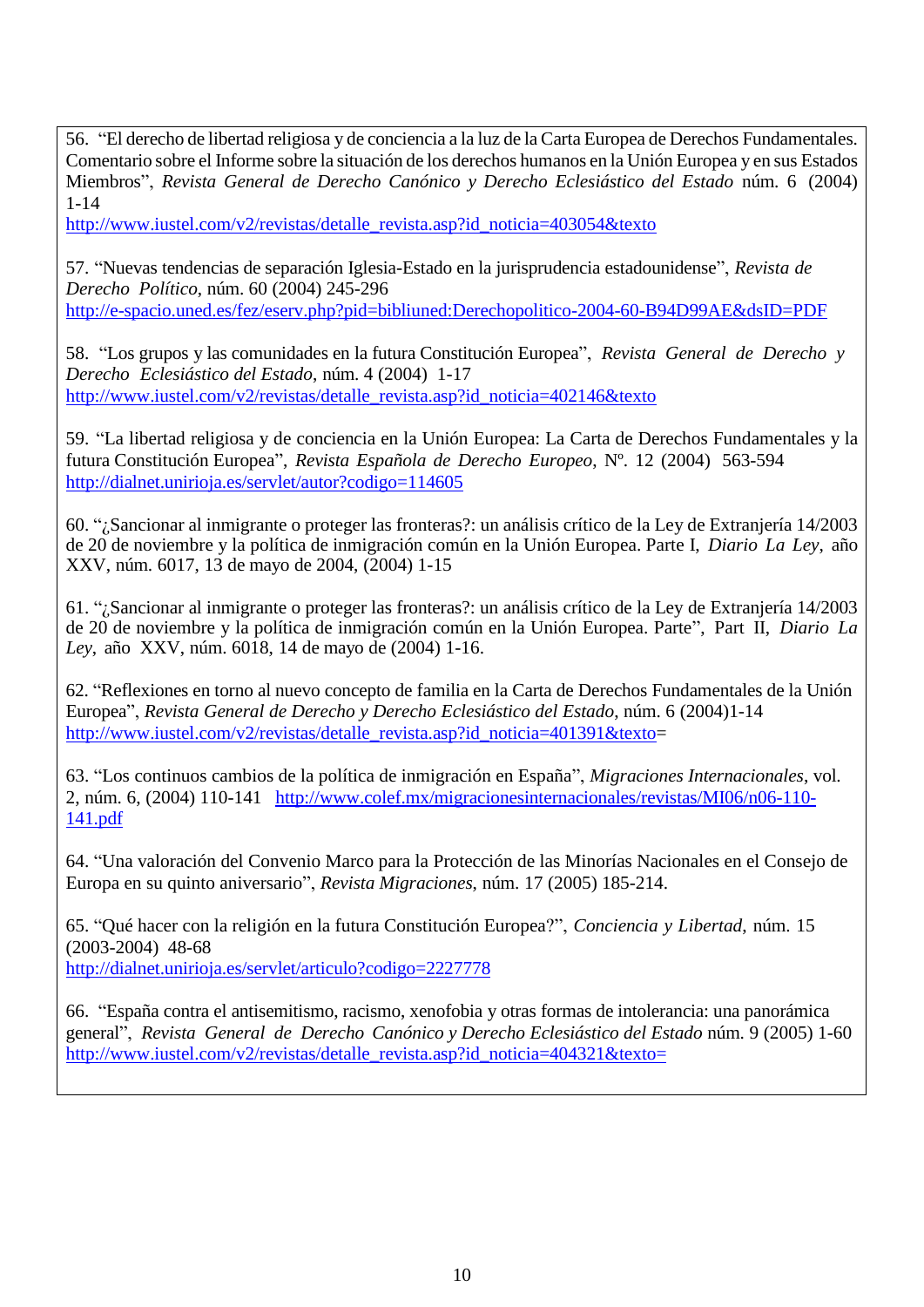67. Leyla Sahin contra Turquía y el velo islámico: la apuesta equivocada del Tribunal Europeo de Derechos Humanos. Sentencia del TEDH de 10 de noviembre de 2005, Revista de Derechos Fundamentales de la Unión Europea, núm. 6, (2005) 213-240

68. "Inmigración, exclusión y xenofobia", *Laicidad y Libertades*. Escritos Jurídicos, nº 6, diciembre, (2006) 469-502

<http://dialnet.unirioja.es/servlet/articulo?codigo=2252510>

69. "La libertad religiosa y el pluralismo educativo en Folger y Zengin: matizaciones importantes del Tribunal Europeo de Derechos Humanos", *Revista de la Facultad de Derecho de la Universidad de Granada*, Nº 11, (2008) 221-240.

70. "Una relectura de los principios de Derecho Eclesiástico: el principio del pluralismo religioso", *Anuario de Derecho Eclesiástico,* vol. XXV (2009) 203-239.

71. "El asunto del crucifijo en el Tribunal Europeo de Derechos Humanos: hacia una solución de compromiso," *Anuario de Derecho Eclesiástico*, vol. XXVII (2011) 393-431.

72. "Las dos caras del Dr. Jekyll: las prohibiciones del velo integral a debate", Debates jurídicos, RIS, nº 5, April 2015

<http://rightsinternationalspain.org/uploads/publicacion/91e39501c59e6985073230da7d57c7fe806e92e4.p> df

# **Main book reviews and notes**:

73. "VII International Congress on Ecclesiastical Law, Granada 13-16 de mayo de 1997", *Anuario de Derecho Eclesiástico del Estado*, Vol. XV (1999) pp. 453-465, Ministerio de Justicia, Madrid, Spain.

74. "Freedom of Religion under the European Convention on Human Rights", Oxford University Press (2001) by Carolyn Evans, *Anuario de Derecho Eclesiástico del Estado*, vol. XVIII (2002) 222

75. "Matrimonio, Diritto e Giustizia", Giuffre Editore (2003) by Gaetano Lo Castro, pp. 299, *Anuario de Derecho Eclesiástico*, vol. XX, (2004) 639-643.

76. "Protecting the Human Rights of Religious Minorities in Eastern Europe", Columbia University Press by Peter Danchin, *Anuario de Derecho Eclesiástico*, vol. XX (2004) 581-586.

77. "Religión y libertades en los países de Naciones Unidas: textos constitucionales" coordinador by Z. Combalía, M. Roca y B. González", *Revista General de Derecho Canónico y Derecho Eclesiástico del Estado*, núm. 5 (2004)

[http://www.iustel.com/v2/revistas/detalle\\_revista.asp?id\\_noticia=402774&texto=](http://www.iustel.com/v2/revistas/detalle_revista.asp?id_noticia=402774&texto)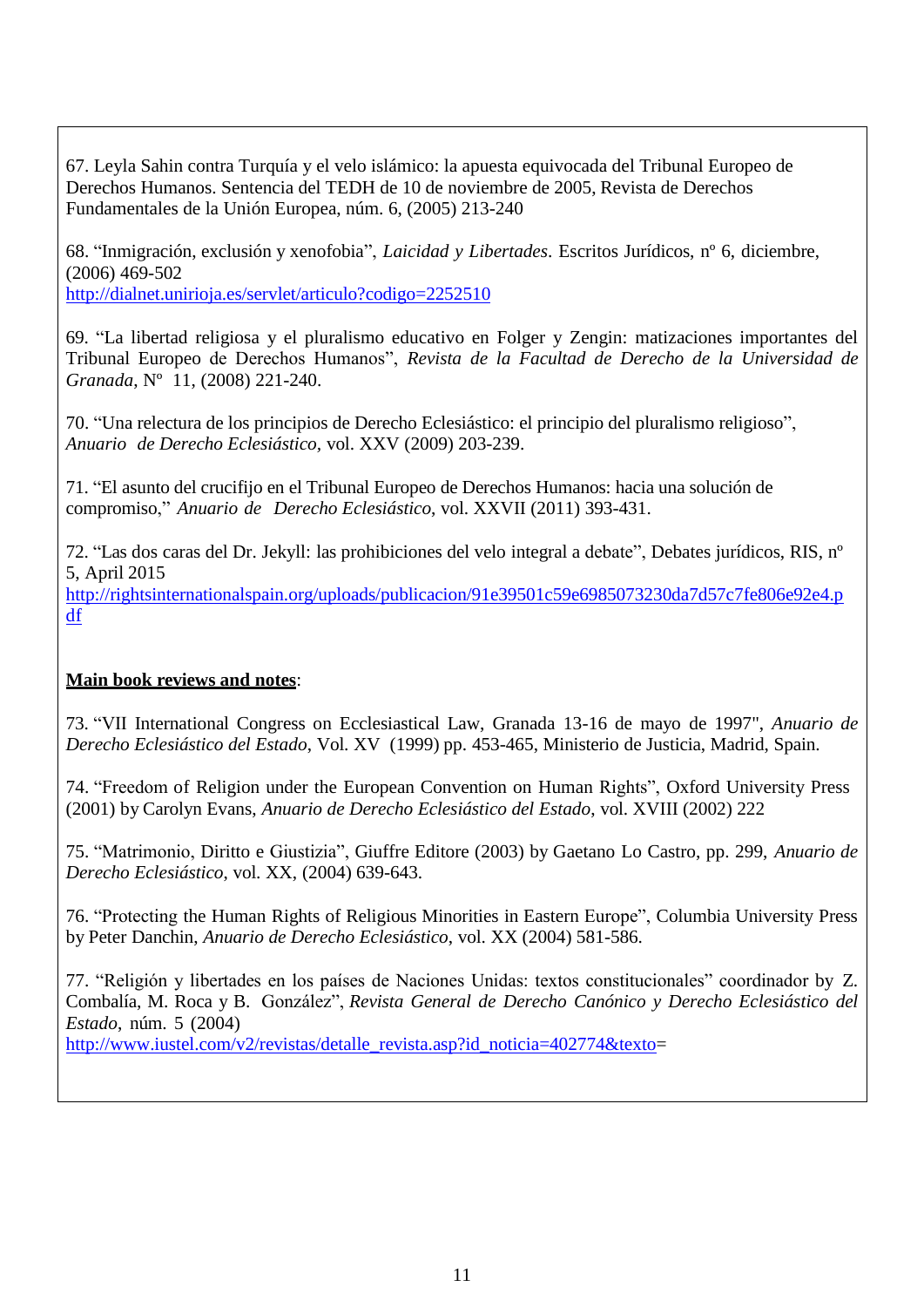78. "Comentario al libro de Cristina Campiglio, Procreazione Assistita e Famiglia nel Diritto Internazionale, Padova, Cedam, 2003", *Revista General de Derecho Canónico y Derecho Eclesiástico del Estado*, núm. 8 (2005) **(**[http://www.iustel.com/v2/revistas/detalle\\_revista.asp?id\\_noticia=404021&texto=](http://www.iustel.com/v2/revistas/detalle_revista.asp?id_noticia=404021&texto=)

79. "Islam y Derechos humanos", Trotta, Agustín Motilla, *Anuario de Derecho Eclesiástico*, vol. XXIII (2007) 882-885.

80. De Gregorio, Faustino, Variación sul tema della Laicitá. Dialogando a propósito di alcuni principi del Concilio Vaticano II e della libertá religiosa. Un dibattito storico-culturale: ancora aperto, Roma, 2006, 291 pp. Anuario de Derecho Eclesiástico, vol. XXIII (2007), 882-885.

81. Finocchiaro, Francesco, Diritto eclesiástico, Nona edizione, Zanichelli, Bologna, 2008, Anuario de Derecho Eclesiástico, vol. XXIII (2007) 704-708.

82. "The Universal Human Rights Declaration's 60th birthday" by Bartlett, E.R y Bardají M.D. (coord..) *Anuario de Derecho Eclesiástico,* vol. XXIX (2013) 1138-1142.

83. Bordonali, Salvatore (coord.) Il contributo di Francesco Scaduto alla scienza giuridica, 2008, Giuffré Editore, Milano, 212 p. Anuario de Derecho Eclesiástico del Estado vol. XXVII, (2011) 845-848.

84. Ministerio de Justicia, Informes Anuales sobre la situación de la libertad religiosa en España correspondientes a los años 2015 y 2016, elaborados por el Grupo de Trabajo, creado a tal efecto por el Real Decreto 932/2013, de 29 de noviembre, por el que se regula la Comisión Asesora de Libertad Religiosa, para la elaboración del Informe Anual sobre la situación de la libertad religiosa en España, Anuario de Derecho Eclesiástico, vol. XXXIV (2018)

85. "Juntos pero no revueltos. Sobre diversidad cultural, democracia y derechos humanos" de Eduardo J. Ruíz Vieytez, págs. 224 (2011)

[http://www.observatorioreligion.es/resenas/ruiz\\_vieytez](http://www.observatorioreligion.es/resenas/ruiz_vieytez) eduardo j\_2011\_juntos\_pero\_no\_revuelt os sobre\_diversidad\_cultural democracia\_y\_derechos\_humanos madrid maia\_ediciones.html

#### **Articles on newspapers and blogs**:

86. "Mujer 2000", *Ideal*, June 25 (2000)

87. "Las intolerancias religiosas del nuevo siglo", *Ideal*, January, 10 (2001)

88. El desvelo del velo", *El País*, November 1 (2007) [http://elpais.com/diario/2007/11/01/opinion/1193871604\\_850215.html](http://elpais.com/diario/2007/11/01/opinion/1193871604_850215.html)

 89. "Dios en America", *El País*, February 2 (2008) <http://elpais.com/diario/2008/02/02/opinion/>

90. "Crucifijos si y minaretes no?", *El País*, December 14 (2009) [http://elpais.com/diario/2009/12/14/opinion/1260745205\\_850215.html](http://elpais.com/diario/2009/12/14/opinion/1260745205_850215.html)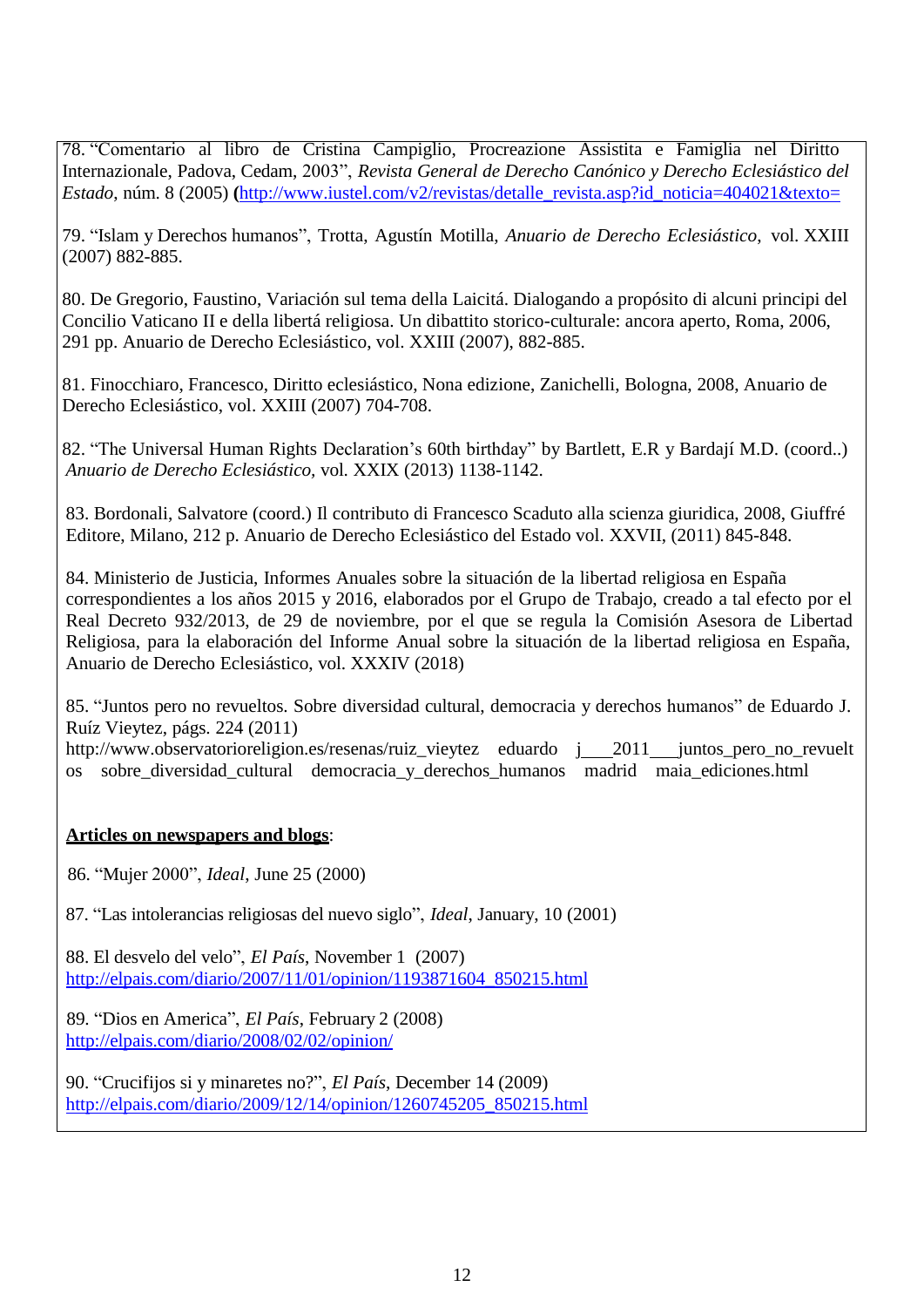91. Libertad de expresión y la ofensa al Islam: una cuestión de equilibrio, RIS, February 12, (2015), http://rightsinternationalspain.org/es/blog/69/libertad-de-expresion-y-laofensa-al-islam:-una-cuestion-de- equilibrio

92. Des-vistiendo la Burkinifobia, RIS, November 6 (2016) [http://rightsinternationalspain.org/es/blog/111/des-vistiendo-la](http://rightsinternationalspain.org/es/blog/111/des-vistiendo-la-burkinifobia)[burkinifobia](http://rightsinternationalspain.org/es/blog/111/des-vistiendo-la-burkinifobia)

93. Mujer y musulmana, doble discriminación, *El Pais*, April 10 (2017[\)](http://elpais.com/elpais/2017/04/03/opinion/1491240228_969306.html) [http://elpais.com/elpais/2017/04/03/opinion/1491240228\\_969306.html](http://elpais.com/elpais/2017/04/03/opinion/1491240228_969306.html)

94. Postmodern Marriages for Postmodern Times: The Obergefell Case and the Strasbourg Court's Jurisprudence [https://talkabout.iclrs.org/2020/07/01/postmodern-marriages-for](https://talkabout.iclrs.org/2020/07/01/postmodern-marriages-for-postmodern-times-the-obergefell-case-and-the-strasbourg-courts-jurisprudence/)[postmodern-times-the-obergefell-case-and-the-strasbourg-courts](https://talkabout.iclrs.org/2020/07/01/postmodern-marriages-for-postmodern-times-the-obergefell-case-and-the-strasbourg-courts-jurisprudence/)[jurisprudence/](https://talkabout.iclrs.org/2020/07/01/postmodern-marriages-for-postmodern-times-the-obergefell-case-and-the-strasbourg-courts-jurisprudence/)

95. Can We Reconcile the Freedom of Religion with the Right to Be Free from Gender Discrimination? [https://talkabout.iclrs.org/2020/04/20/can-we-reconcile-the-freedom-of-](https://talkabout.iclrs.org/2020/04/20/can-we-reconcile-the-freedom-of-religion-with-the-right-to-be-free-from-gender-discrimination/)

[religion-with-the-right-to-be-free-from-gender-discrimination/](https://talkabout.iclrs.org/2020/04/20/can-we-reconcile-the-freedom-of-religion-with-the-right-to-be-free-from-gender-discrimination/)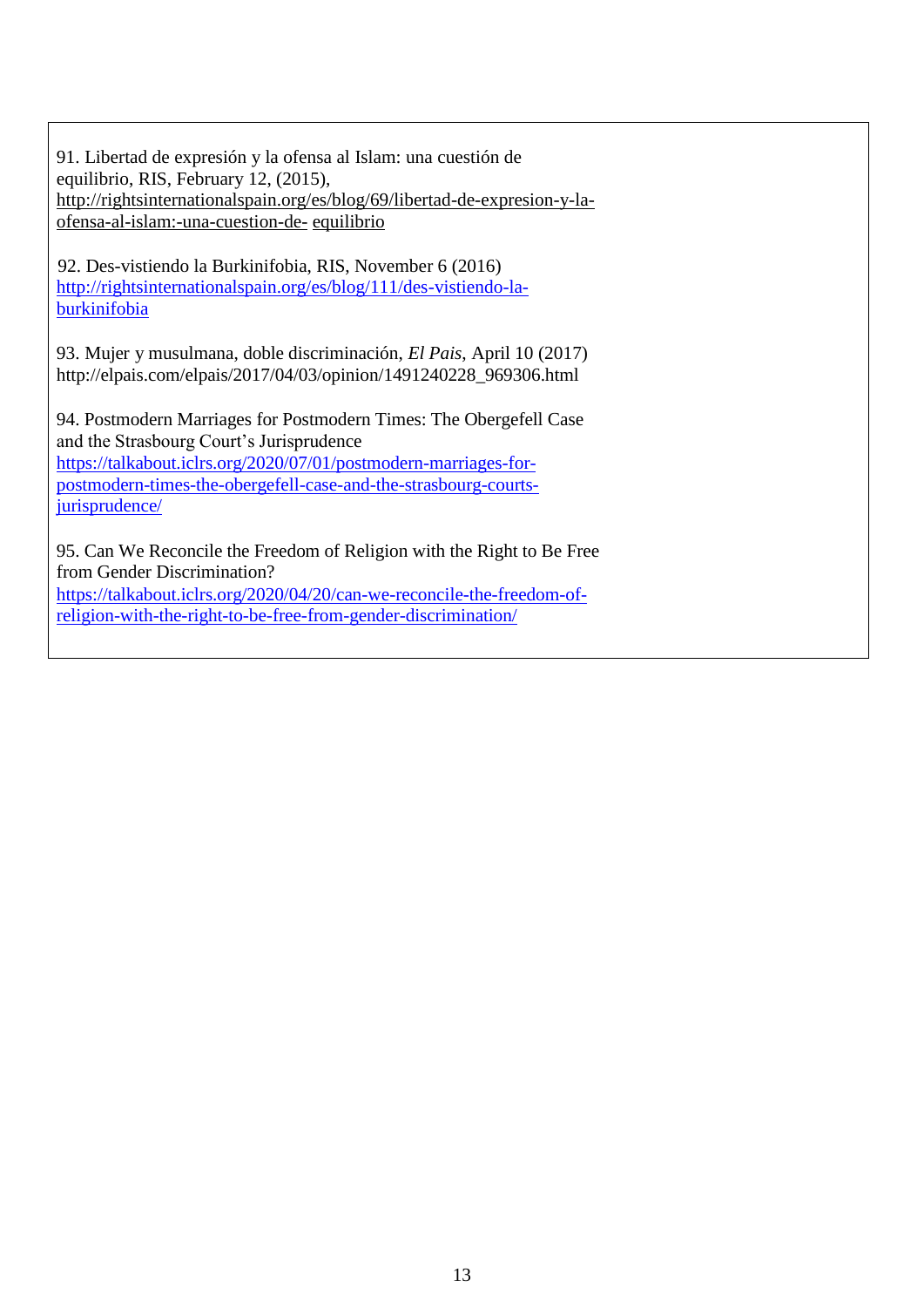# **9. PARTICIPATIONS AS SPEAKER IN CONFERENCES OR WORKSHOPS (2009-2019):**

1. "Individual human Rights and religious pluralism: conflicts and proposals", International Conference on Human Rights: Religion and human Rights in the public sphere. Parque Tecnológico de San Sebastián, 1- 2 April 2009, San Sebastian (Spain)

2. "Accommodation of Freedom of Religion or Belief in the Workplace", Conference: 'Current Trends in Legal Protection of Freedom of Religion or Belief - National and International Perspectives', Oxford 26 June 2009, Balliol College, Oxford (UK)

3. "Social rights and access to culture of groups requiring special protection: immigrant minorities" in The right to culture, Workshop on the General Comment N° 21 of Article 15 International Covenant on Economic, Social and Cultural Rights, Universidad de Barcelona, 24 November 2009, Barcelona (Spain)

4. "The Spanish Ombudsman and the Protection of Unaccompanied Minors: Key Intervention" Workshop for specialized staff of national human rights structures: The protection of separated or unaccompanied minors by national human rights structure, 20-22 October 2009 Padua, (Italy)

5. "Religious Pluralism and Public Legal Reason. Should be privatized the diversity of religious and secular conceptions of the good in a multicultural citizenship?" International Conference True, Reasonable. The perception of Justice in the global era, 29-30 October, 2009, Napoli (Italy)

6. Chairman in ESF Exploratory Workshop on When East meets West – Islam, Human Rights and Secular Values Istanbul 6-8 November 2009 (Turkey)

7. "Contributions of American jurisprudence (USA and Canada) in the democratic management of diversity" in Workshop "The European Court of Human Rights and challenges of the protections of rights in multicultural societies, Consolider-Ingenio 2010. Universidad de Deusto, 22 January 2010, Bilbao (Spain)

8. "Participation of Muslim minorities in the Spanish mainstream society" in International Conference: Socio Economic Participation of Minorities in relation to their right to (respect for) identity), Erasmus School of Law, Rotterdam 27 - 29 October 2010, Rotterdam (Belgium)

9. "Religious Pluralism Management", Diputación de Gipuzkoa, 11 November 2010, San Sebastian (Spain)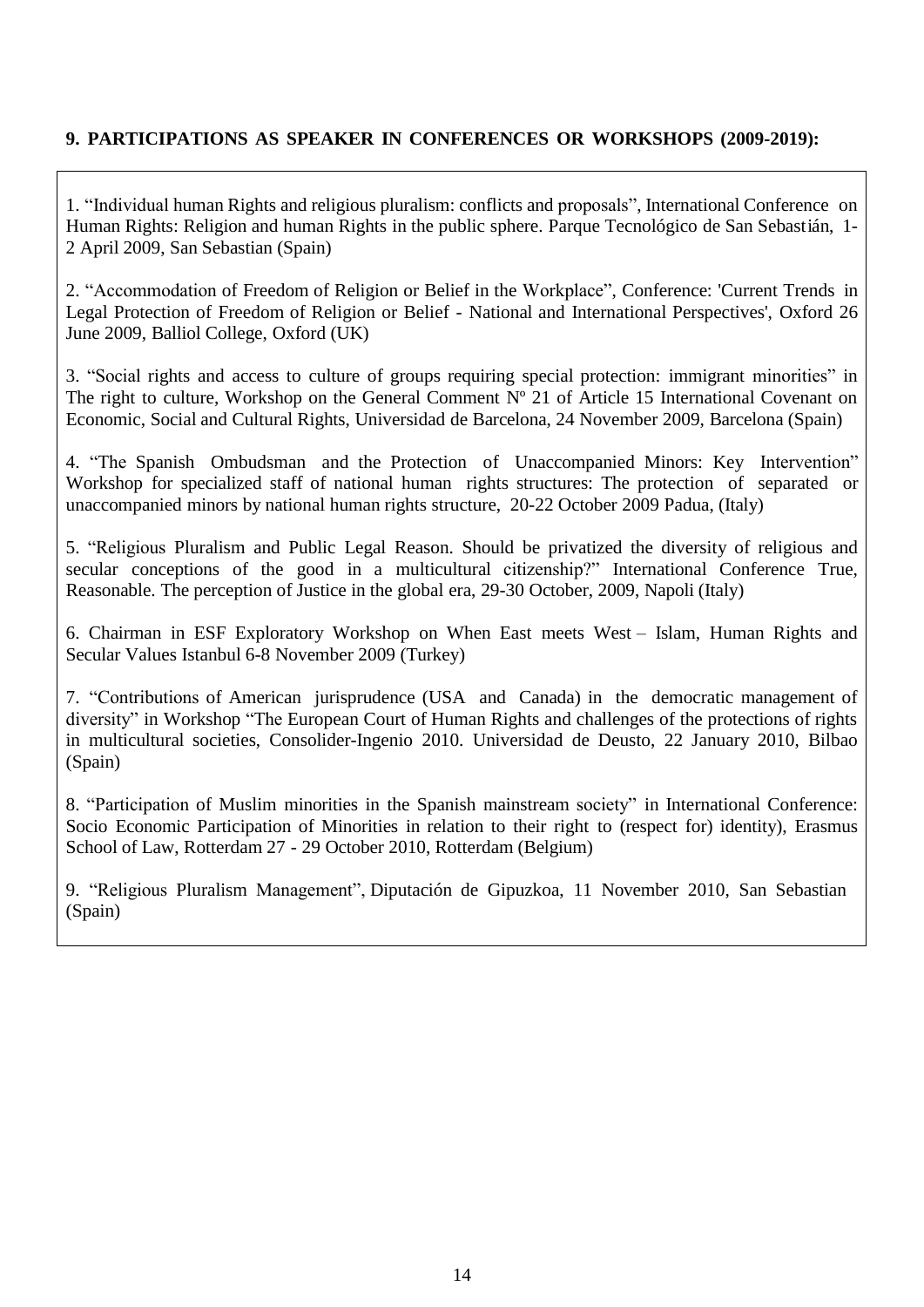10. "Accommodation of religious diversity in schools" Conference: Religion and Education: A human Rights Perspective, Trinity College Dublin and the Irish Human Rights Commission, 27 November 2010, Dublin (Ireland)

11. "Religious freedom in the European Court of Human Rights" in Workshop: The Alliance of civilizations and Fundamental Rights: New Perspectives on Religious Freedom, Centro de Estudios Constitucionales, 17-18 November 2010, Madrid (Spain)

12. "International Trends in Defamation and Insults Laws" Conference: Media Freedom, Human Rights, Defender's platform, 30 April-May 1<sup>st</sup> 2011, Tsakhkadzor (Armenia)

13. "The protection of victims of human trafficking in Spain" in International Seminar on The protection of migrant women on a vulnerability situation, Universidad Carlos III de Madrid, 7- 8 June 2011, Madrid (Spain)

14. "Case studies on religious discrimination in Spain" in International Conference: Religious Discrimination around Europe, Les Defenseur de Droits, 16 Sept, 2011, Paris (France)

15. "Reasonable accommodation of cultural diversity in the US" in ENAR "Equal@work" Initiative Meeting: Accommodation of cultural diversity at workplace, 8 December, 2011, Brussel (Belgium)

16. "Equality on Education and Culture: an on-going process" in Universidad de Alicante, 10 May, 2012, Alicante (Spain)

17. "Xenophobia and anti-Semitism: a global concern" in VII Cursos Universitarios de Verano Torres, 27-29 July 2012, Torres, Jaén (Spain)

18. "Protection of irregular migrants against ill-treatment and torture" in Hearing on "Effective and fair returns of irregular migrants and failed asylum seekers: protection of returnees' fundamental rights and dignity", Parliamentary Assembly of Council of Europe, 26 November, 2012, Geneve (Switzerland)

19. "Legal Actions against the Hate Crimes" in Foro Cívico: por los derechos humanos contra el racismo y la intolerancia, Movimiento contra la Intolerancia y Oficina DD.HH. Mº Asuntos Exteriores, 25-26, October, 2012 Madrid (Spain).

20. "Spanish citizenship: the principle of non-discrimination" in Cataluña Sin Discriminación, Sitges (Spain), 23 November, 2013

21. "The legal limitation to the right of religious freedom" in Libertad religiosa y derechos constitucionales de la diversidad cultural: la experiencia canadiense como modelo constitutional de referencia", 19-11October 2013, University of Jaén (Spain).

22. "The main interventions of the Spanish Ombudsman on Migration and Equal Treatment Issues", Centro de Estudios Constitucionales, 28 November 2013, Madrid (Spain)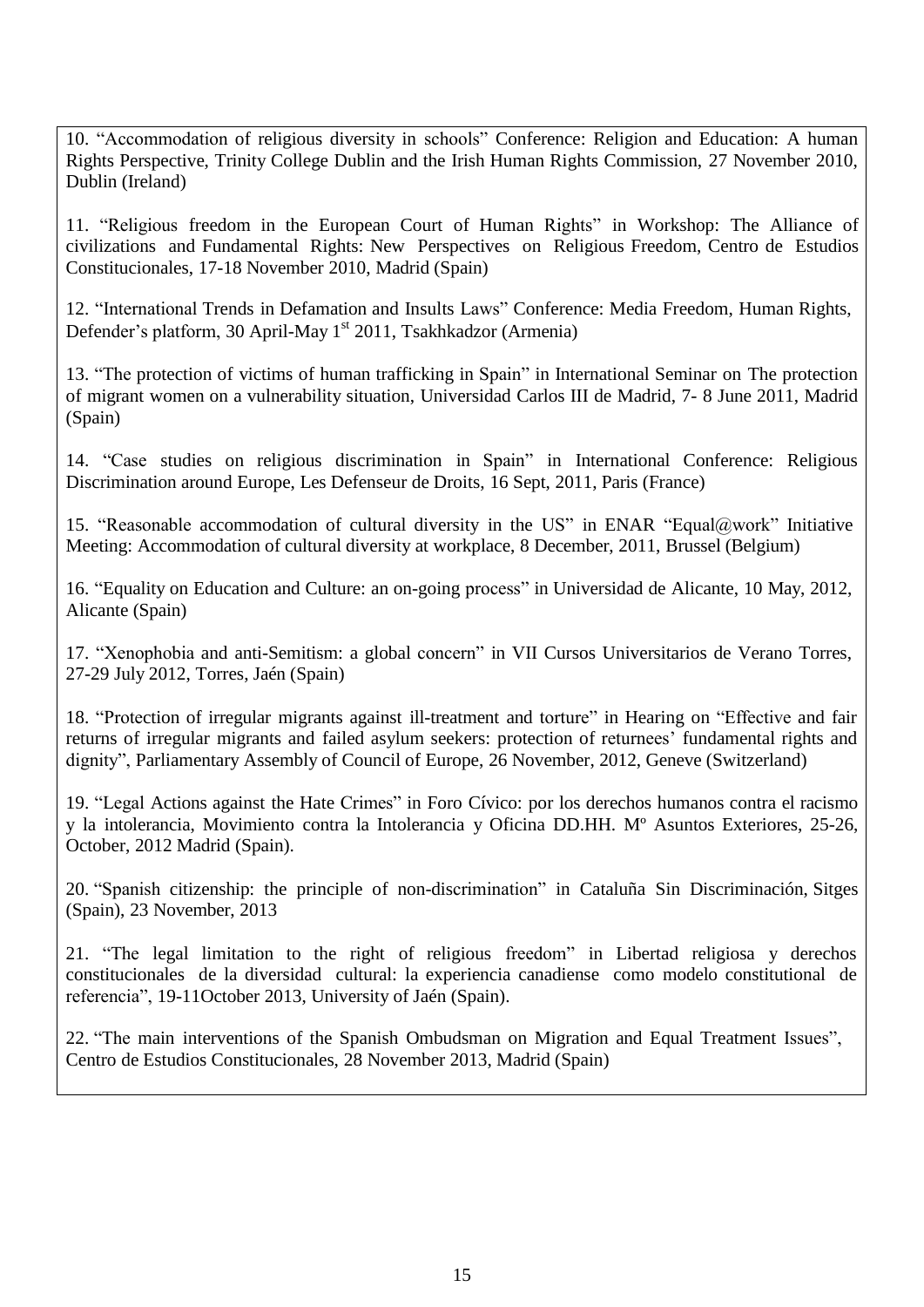23. "Religious Symbols, clothing and headwear", ENORB Seminar 5 Freedom to express and manifest Religion and Belief in Secular Societies, 3-4 December, 2013, Centre Espaces, Brussels (Belgium).

24. "The Spanish Ombudsman's role in fighting discrimination and racism", ECRI, The role of national Specialised Bodies in supporting local authorities in the fight against racism and intolerance, 22-23 May, 2014, Council of Europe, Strasbourg (France).

25. "LGBT and the Spanish Ombudsman" in the European Rainbow Project, How to deal with sexual diversity in educational system, 29 May, 2014, Madrid (Spain).

26. "Main investigations on religious freedom issues carried by the Spanish Ombudsman", The Scientology Church, the  $34<sup>th</sup>$  Anniversary, 26 September, 2014, Madrid (Spain).

27. "ECHR case S.A.S. v. France on banning of burqas and niqab", Centro de Estudios Políticos y Constitucionales, 21 November 2014, Madrid (Spain)

28. "Reasonable accommodations for religion or belief in Europe", Workshop Religious Pluralism and Secularism in Europe, Max Planck Institute Luxembourg for International, European and Regulatory Procedural Law, 16 January 2015, Luxembourg

29. "Integration of religious diversity as a tool to strengthen European social fabric: lessons from Canada", Progressive Solutions to Countering Violent Extremism, European Parliament, 21 April 2015, Brussels (Belgium)

30. "Hate Specch and legislation", Workshop on Hate Speech and LGBTphobia, Secretaría de Estado de Servicios Sociales e Igualdad, 6 May 2015, Madrid (Spain)

31. "Human Rights Protection for Migrants: Detention Centres for immigrants", Consejo General del Poder Judicial, 1-3 June 2015, Madrid (Spain)

32. "Religious Diversity in secular societies: new challenges", Seminar "From Multiculturalism to Multicitizenship", 28 April, 2016, San Sebastian (Spain)

33. "The Human Rights Protection of Migrants", Consejo General del Poder Judicial, 11-13 April, 2016, Madrid (Spain)

34. "Implementation and monitoring of Roma integration policies at the local level", Seminar 'Local self government and minority inclusion in local communities", 18-19 April 2016 Labour Institute, Chisinau (Moldova) <http://ecmi-epp.org/?p=2463>

35. "Children, Europe, Emergency: The protection and future of migrant children: a challenge for Europe", 28 June 2016, UNESCO, Paris (France)

36. "Rethinking the notion of "integration": building the conditions for cohesive and multicultural societies", Seminar Nation-wide Dialogue, Integration and National Reconciliation, Models and cumulative experience, 7 November, 2016, Odessa (Ukraine), <http://ecmi-epp.org/?p=2759>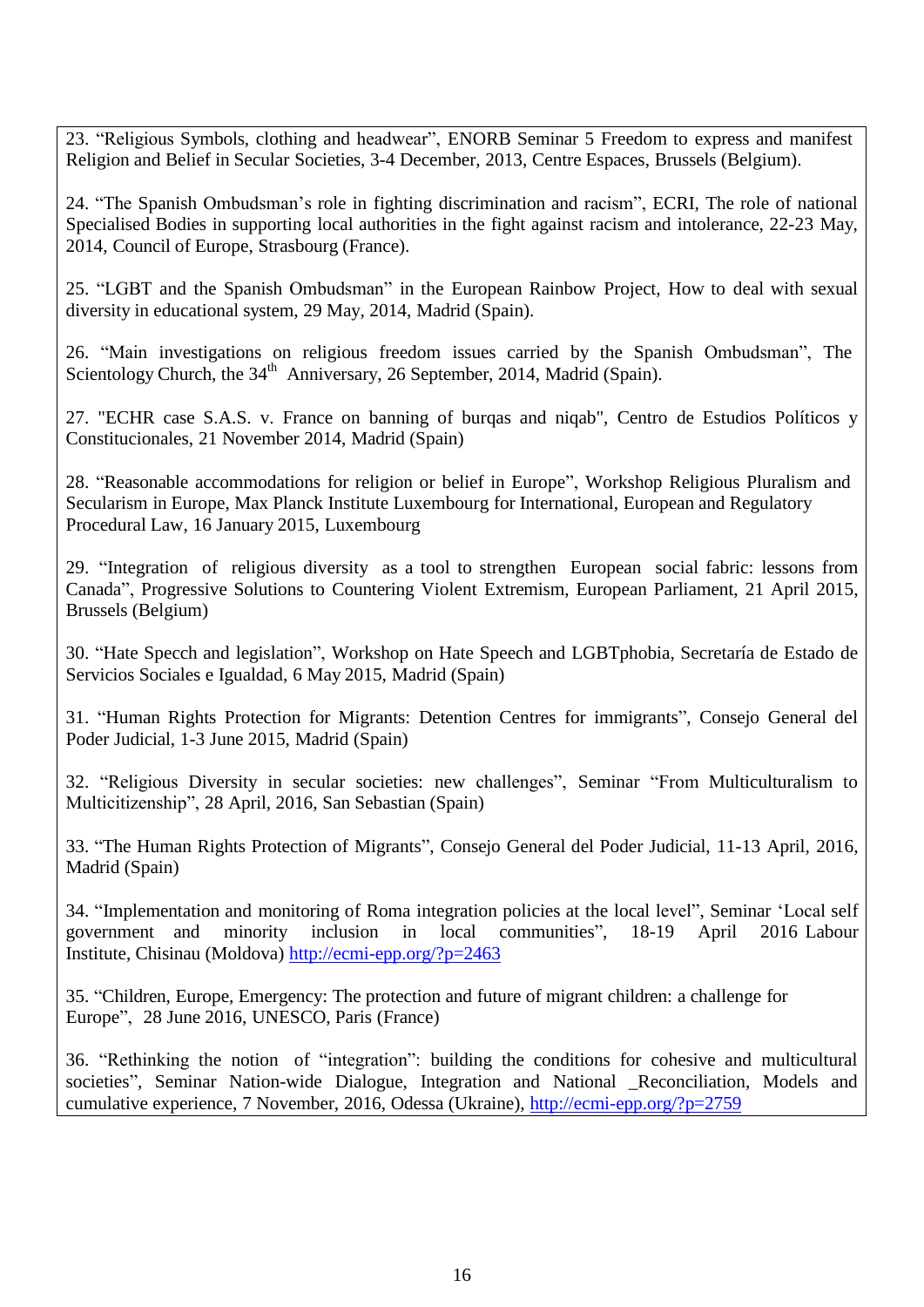37. "Ethnic Profiling" in I National Conference on Discrimination and Hate Speech, 24-25 November 2016, Colegio de Abogados de Córdoba, Cordoba (Spain)

38. "The protection of disabled persons from hate crimes", Seminar on Hate Crimes and Disability, 1 December, 2016, Ministerio del Interior, Madrid (Spain)

39. "The hijab wearer as an outlaw: A need for coherence in the two supranational courts" in Faculte de droit, Universite de Montreal, 21 March 2017, Montreal (Canada)

40. "Headscarf controversy in Europe. Religious Discrimination in the name of business? Differences and similarities in Achbita, Bougnaoui and Eweida cases" in European Academy of Religion 2017 – Ex Nihilo Zero Conference, Bologna, Sunday 18th-22nd of June, 2017, Bologna (Italy)

41. "The rise of Islamophobia towards Muslim women in Europe" in The dimensions of Islamophobia: an analysis from the discourses, III International Symposium EDiSo, 28-30 June, 2017, Universitat Pompeu Fabra, Barcelona (Spain)

42. "Migration and Integration in the EU" in IX European Workshop, University of Almeria, 17 November, 2017 (Spain)

43. Culture and Religious Database (CUREDI), Justice and Culture, Faculty of Law, Cagliari, 11-12 May, 2018, (Italy)

44. "Implementing Human Rights: Human Dignity as a limitation on Human Rights" in Human Dignity for Everyone Everywhere: Founding Figures, Foundations, and the Uses of Human Dignity, Christ Church College, Oxford University, August 3-4, 2018

45. "Culture and Religious Diversity Database (CUREDI)", The Fifth ICLARS Conference - Living Together in Diversity: Strategies from Law and Religion Río de Janeiro, September 12-14, 2018 (Brazil)

46. Anthropology in Law and Legal Practice, (as discussant), Oxford Handbook of Law & Anthropology 30 November -2 December, Berlin, 2018 (Germany)

47. "Introducing case studies in Labor law" in Cultural diversity in the Courtroom, Judges in Europe facing new challenges, 12-13 November 2018, Hessian Ministry of Justice (Germany)

48. "Religious Liberty in Europe", International Roundtable, The Mission of Religion in the Modern World: on the Way to Collaboration, December 17, 2018, Moscow (Russia)

49. "Human Dignity in the European Convention of Human Rights", Religious Voices, Human Dignity and the Making of Modern Human Rights, Pontificia Università Antonianum, 20-22 January 2019 (Italy)

50. "Prohibiting discrimination on the grounds of religion and belief in employment and occupation", Applying EU Anti-Discrimination Law. Seminar for Members of the Judiciary, Scandicci, Florence, 9-10 May 2019, (Italy)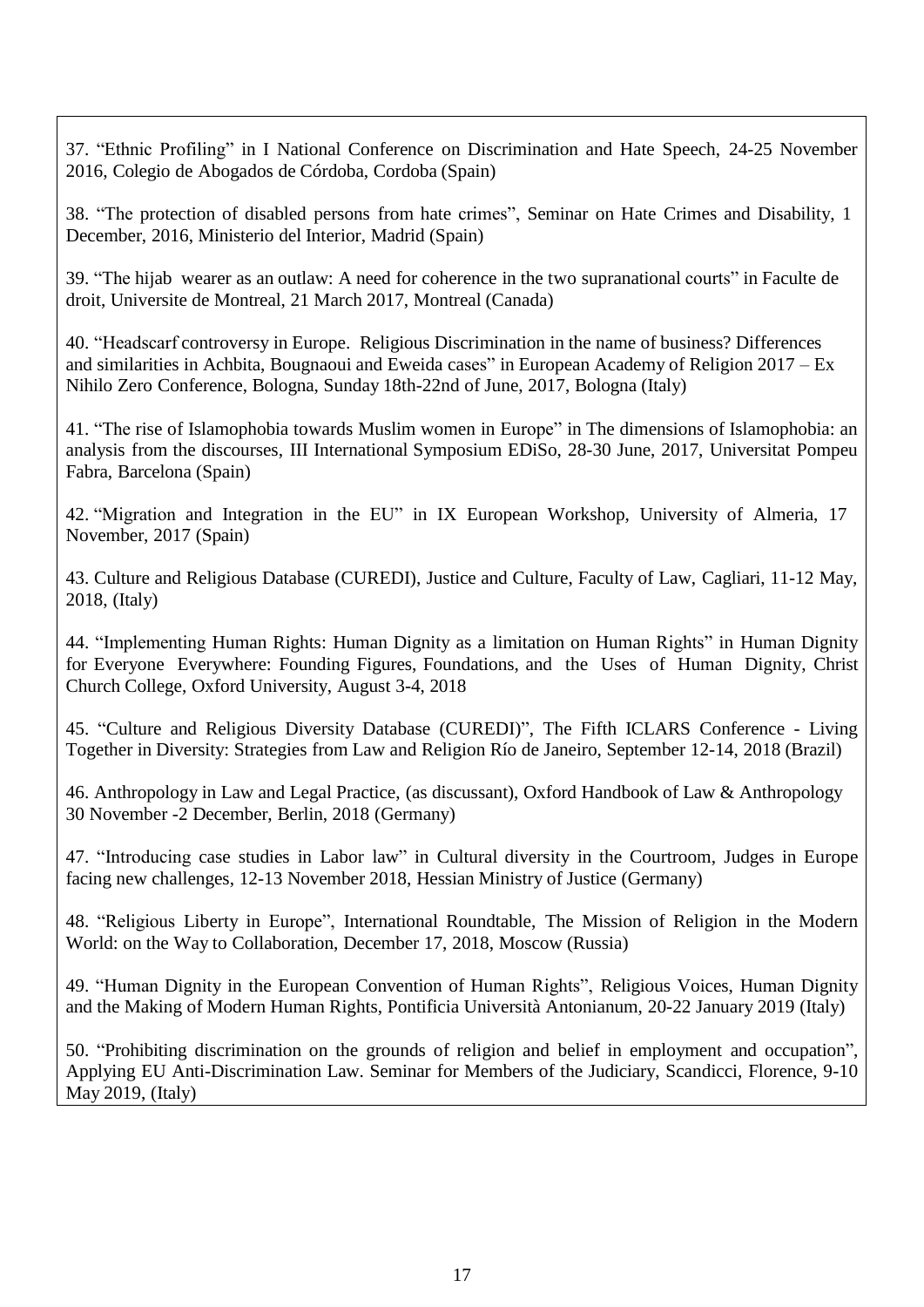51. "Religious Freedom at workplace" en Seminario sobre Diálogos Interreligiosos, Ayuntamiento de Madrid, Madrid, Spain, 13-14 May, 2019

52. "When human dignity becomes a limitation to personal autonomy in the European Court of Human Rights (ECtHR)" in the Panel: How Judicial Decisions Are Made: Appointments, Professional Ethos and Discretion Among Judges, Magistrates, and Prosecutors, Law and Society Association Annual Meeting on Human Dignity, Washington, D.C 29 May- 2 June, 2019

53. "Human Dignity in the European Court of Human Rights" in Human Dignity from Judges' Perspectives, University of Oxford, 24-25 July 2019

54. "Is Multiculturalism a Dead Policy-Model for Managing Religious Diversity? Migrating Recognition' or 'Constitutionalism(s) Reversed' Colloquium, Sciences Po Paris, 19-20 November 2020

#### **10. ORGANIZATIONS OF WORKSHOPS, SEMINARS OR CONFERENCES**

Workshop: CUREDI Database: Presentation and Methodology, 12-13 July 2018 Convenors: Marie-Claire Foblets, Eugenia Relaño Pastor Organiser: Department 'Law & Anthropology', Max Planck Institute for Social Anthropology, Halle (Saale)

Workshop: CUREDI: Mapping cultural and religious diversity in domestic jurisdictions: exploring how to fill in case-law templates, 20-21 November 2018

Convenors: Marie-Claire Foblets, Eugenia Relaño Pastor

54.

Organiser: Department 'Law & Anthropology', Max Planck Institute for Social Anthropology, Halle (Saale)

Workshop: CUREDI Meeting: Sharing experiences with other legal databases and socio-legal webplatforms, 11 February 2019 Convenors: Marie-Claire Foblets, Eugenia Relaño Pastor

Organiser: Department 'Law & Anthropology', Max Planck Institute for Social Anthropology, Halle (Saale)

Workshop: CUREDI Annual Workshop, 28-29 July 2019 Convenors: Marie-Claire Foblets, Eugenia Relaño Pastor Organiser: Department 'Law & Anthropology', Max Planck for Social Anthropology, Halle (Saale)

Workshop: CUREDI Annual Workshop, 8-29 October 2020 Convenors: Marie-Claire Foblets, Eugenia Relaño Pastor and Jonathan Bernaerts Organiser: Department 'Law & Anthropology', Max Planck for Social Anthropology, Halle (Saale)

Workshop: Dissenting Voices: The Making, Debating, and Shaping of Law, 21-22, January 2021 University of Liège organized with Sophie Andreetta (Univeristy of Liège) and Susanne Verheul (Oxford University)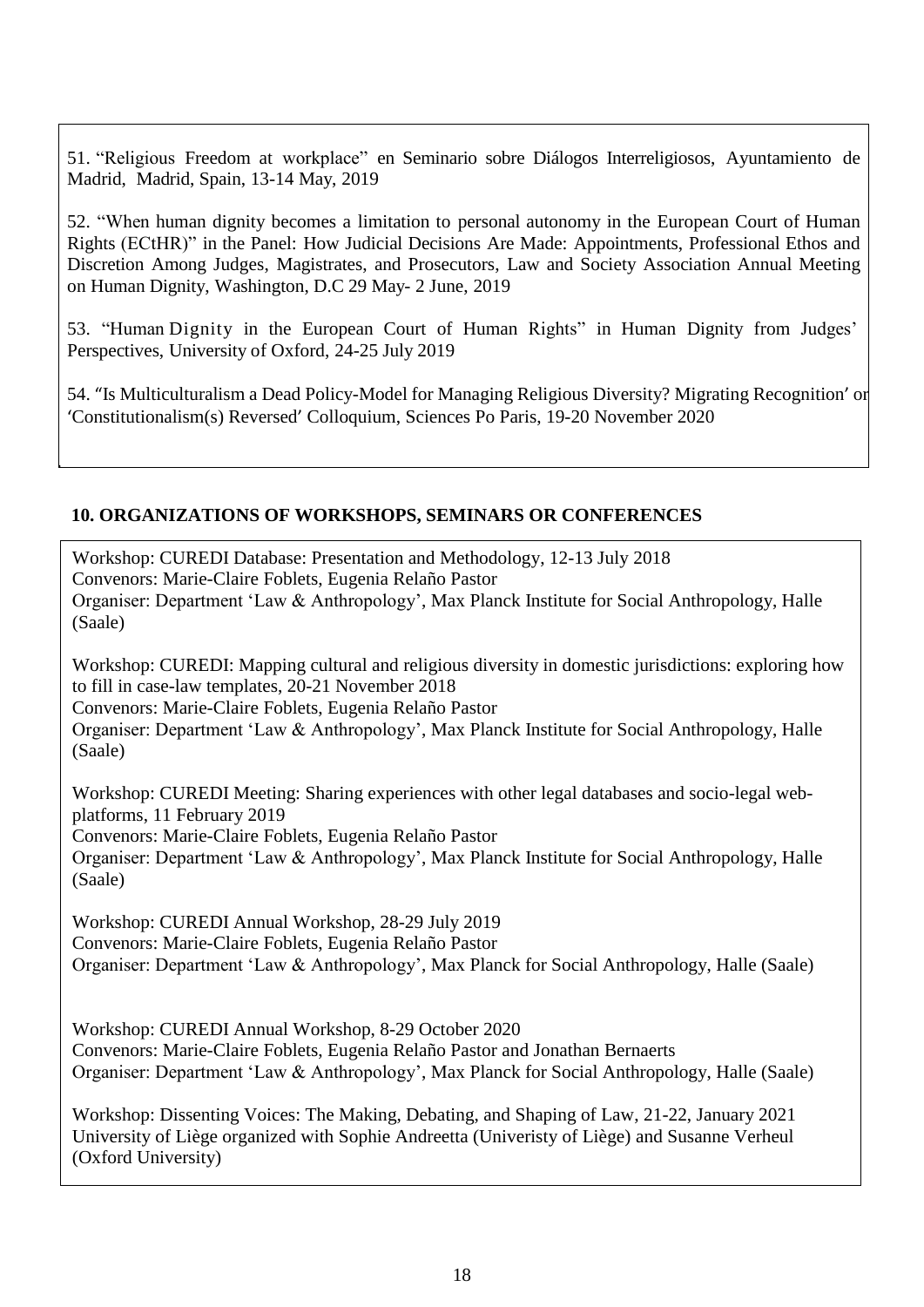## **11. PREVIOUS PARTICIPATION IN INTERNATIONAL CONFERENCES**

1. "Freedom of Religion or Belief in the OSCE: challenges to law after September 11<sup>th"</sup>, CESNUR 2004 International Conference. Religious movements, conflict, and democracy: international perspectives, 18- 20 de junio, [www.cesnur.org,](http://www.cesnur.org/) Institute for Church-State Studies, Baylor University, Waco, Texas (USA) 2004.

2. "A new concept of "family" in the EU Charter of Fundamental Freedom", I Simposio Europeo dei Docenti Universitari. La Famiglia in Europa, 24 -27 de junio, Universidad Lateranense, Roma (Italia) 2004.

3. "U.S. International Religious Freedom Act of 1998: An European Perspective", The Eleven Annual International Law Religion Symposium: Religion in the Public Sphere: Challenges and Opportunities, October 3-5, Brigham Young University, 2004.

4. "Peace (de)construction: Causes of human violence", IV International Seminar: the new challenges in 21st Century" Université d'été des droits d l'homme de Genéve, 2006.

5. "Spanish Catholic Church in Franco Regime", Kunst, Literatur & Religion. Ausdrucksformen in den Diktaturen des 20. Jahrhunderts, Budapest, 13-15, Oktober, Central European University, 2007.

6. "The legal recognition of Religious Minorities in Europe", UCSIA International Workshop Christian and Muslim minorities in transition in Europe and the Middle East, University of Antwerp, December 5<sup>th</sup>  $-7<sup>th</sup>$ , 2007.